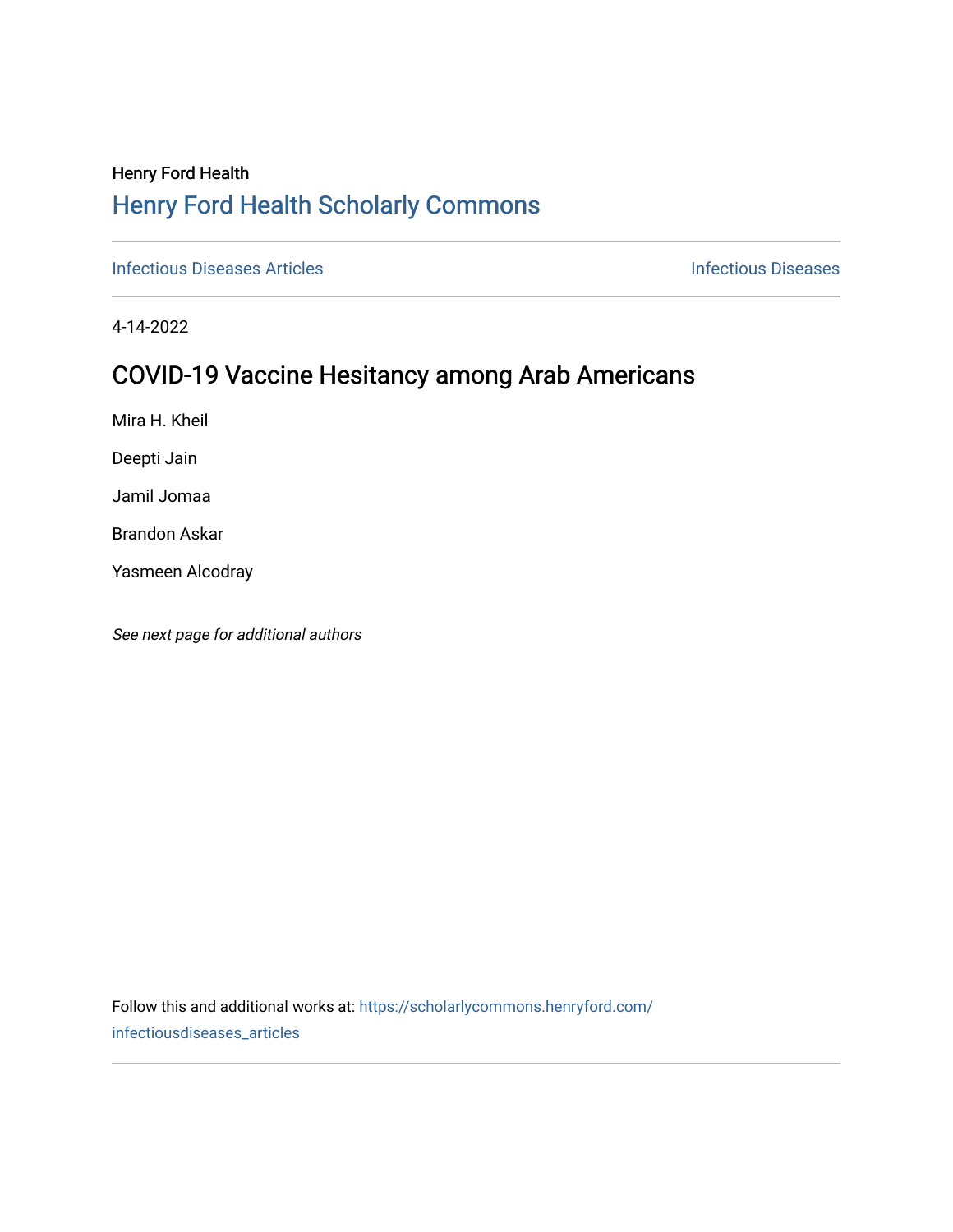### Authors

Mira H. Kheil, Deepti Jain, Jamil Jomaa, Brandon Askar, Yasmeen Alcodray, Shatha Wahbi, Salar Brikho, Ali Kadouh, Deanna Harajli, Zain N. Jawad, Ziad Fehmi, Malaak Elhage, Tala Tawil, Omar Fehmi, Suma J. Alzouhayli, Deema Ujayli, Noor Suleiman, Omar Kazziha, Rawan Saleh, Evi Abada, Anita B. Shallal, Seongho Kim, Vijaya Arun Kumar, Marcus J. Zervos, Michele L. Cote, and Rouba Ali-Fehmi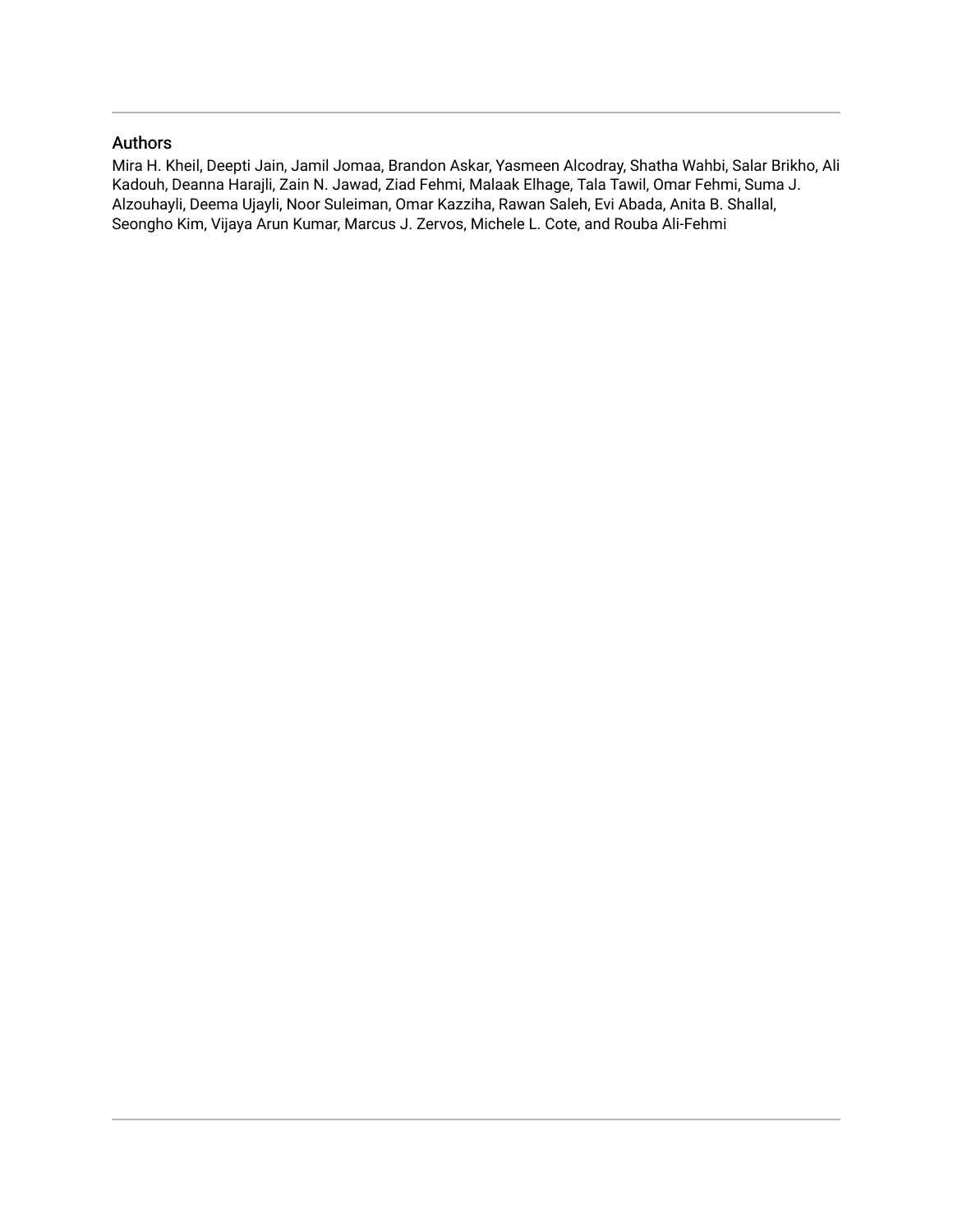



### *Article* **COVID-19 Vaccine Hesitancy among Arab Americans**

**Mira H. Kheil 1,†, Deepti Jain 1,†, Jamil Jomaa <sup>2</sup> [,](https://orcid.org/0000-0002-5376-5248) Brandon Askar <sup>2</sup> , Yasmeen Alcodray <sup>2</sup> , Shatha Wahbi <sup>2</sup> , Salar Brikho <sup>2</sup> , Ali Kadouh <sup>2</sup> , Deanna Harajli <sup>2</sup> , Zain N. Jawad <sup>2</sup> , Ziad Fehmi <sup>3</sup> , Malaak Elhage <sup>4</sup> , Tala Tawil <sup>1</sup> , Omar Fehmi <sup>3</sup> , Suma J. Alzouhayli <sup>2</sup> , Deema Ujayli [5](https://orcid.org/0000-0002-0663-6742) , Noor Suleiman <sup>2</sup> , Omar Kazziha <sup>6</sup> , Rawan Saleh <sup>1</sup> , Evi Abada <sup>1</sup> [,](https://orcid.org/0000-0001-5061-2687) Anita Shallal <sup>7</sup> [,](https://orcid.org/0000-0002-1940-3622) Seongho Kim 8,9 [,](https://orcid.org/0000-0003-1120-073X) Vijaya Arun Kumar <sup>10</sup>, Marcus Zervos <sup>7</sup> , Michele L. Cote <sup>9</sup> and Rouba Ali-Fehmi 1,\***

- <sup>1</sup> Department of Pathology, Wayne State University School of Medicine and Detroit Medical Center, 3990 John R. Road, Detroit, MI 48201, USA; mkheil@med.wayne.edu (M.H.K.); deepti.jain@wayne.edu (D.J.); hk0146@wayne.edu (T.T.); srawan02@gmail.com (R.S.); gs5839@wayne.edu (E.A.)
- <sup>2</sup> School of Medicine, Wayne State University, 4201 Street Antoine, Detroit, MI 48201, USA; gs8226@wayne.edu (J.J.); fv7083@wayne.edu (B.A.); ga6296@wayne.edu (Y.A.); hf8920@wayne.edu (S.W.); gb1930@wayne.edu (S.B.); ga9451@wayne.edu (A.K.); hc3551@wayne.edu (D.H.); zain.jawad@med.wayne.edu (Z.N.J.); suma.alzouhayli@med.wayne.edu (S.J.A.); noor.suleiman@med.wayne.edu (N.S.)
- <sup>3</sup> College of Literature, Science and the Arts, The University of Michigan, 101 N Main Street, Ann Arbor, MI 48104, USA; zfehmi@umich.edu (Z.F.); ofehmi@umich.edu (O.F.)
- <sup>4</sup> College of Liberal Arts and Sciences, Wayne State University, 4841 Cass Avenue, 2155 Old Main, Detroit, MI 48201, USA; melhage@wayne.edu
- <sup>5</sup> College of Human Medicine, Michigan State University, 965 Fee Road A110, East Lansing, MI 48824, USA; ujaylide@msu.edu
- <sup>6</sup> College of Education, Wayne State University, 5425 Gullen Mall, Detroit, MI 48202, USA; gq0480@wayne.edu
	- Division of Infectious Diseases, Henry Ford Hospital, 2799 W. Grand Blvd, CFP 303, Detroit, MI 48202, USA; ashalla2@hfhs.org (A.S.); mzervos1@hfhs.org (M.Z.)
	- <sup>8</sup> Biostatistics Core, Karmanos Cancer Institute, Department of Oncology, Wayne State University School of Medicine, 4100 John R. Road, Detroit, MI 48201, USA; kimse@karmanos.org
	- <sup>9</sup> Population Sciences and Disparities Research, Karmanos Cancer Institute, Department of Oncology, Wayne State University School of Medicine, 4100 John R. Road, Detroit, MI 48201, USA; cotem@karmanos.org
- <sup>10</sup> Department of Emergency Medicine, Wayne State University School of Medicine and Detroit Medical Center, 4201 Saint Antoine, Suite 6F UHC, Detroit, MI 48201, USA; vkumar@med.wayne.edu
- **\*** Correspondence: rali@med.wayne.edu
- † These authors contributed equally to this work.

**Abstract:** (1) Background: Coronavirus disease-2019 (COVID-19) vaccines have a significant impact on reducing morbidity and mortality from infection. However, vaccine hesitancy remains an obstacle in combating the pandemic. The Arab American (AA) population is understudied; thus, we aimed to explore COVID-19 attitudes within this community. (2) Methods: This was a cross-sectional study. An anonymous online survey was distributed to members of different AA associations and to the community through the snowball method. (3) Results: A total of 1746 participants completed the survey. A total of 92% of respondents reported having received at least one dose of a COVID-19 vaccine. A total of 73% reported willingness to receive a booster, and 72% plan to give their children the vaccine. On multivariate analysis, respondents were more likely to be vaccine-hesitant if they were hesitant about receiving any vaccine in general. They were less likely to be vaccine-hesitant if they were immigrants, over the age of 40, up to date on their general vaccination and if they believed that COVID-19 vaccines are safe and effective in preventing an infection. The belief that all vaccines are effective at preventing diseases was also associated with lower hesitancy. (4) Conclusions: This sample of AAs have higher vaccination rates and are more willing to vaccinate their children against COVID-19 when compared to the rest of the population. However, a reemergence of hesitancy might be arising towards the boosters.

**Keywords:** COVID-19 vaccine; Arab Americans; vaccine hesitancy; Arab American health



**Citation:** Kheil, M.H.; Jain, D.; Jomaa, J.; Askar, B.; Alcodray, Y.; Wahbi, S.; Brikho, S.; Kadouh, A.; Harajli, D.; Jawad, Z.N.; et al. COVID-19 Vaccine Hesitancy among Arab Americans. *Vaccines* **2022**, *10*, 610. [https://](https://doi.org/10.3390/vaccines10040610) [doi.org/10.3390/vaccines10040610](https://doi.org/10.3390/vaccines10040610)

Academic Editor: Silvio Tafuri

Received: 2 March 2022 Accepted: 12 April 2022 Published: 14 April 2022

**Publisher's Note:** MDPI stays neutral with regard to jurisdictional claims in published maps and institutional affiliations.



**Copyright:** © 2022 by the authors. Licensee MDPI, Basel, Switzerland. This article is an open access article distributed under the terms and conditions of the Creative Commons Attribution (CC BY) license [\(https://](https://creativecommons.org/licenses/by/4.0/) [creativecommons.org/licenses/by/](https://creativecommons.org/licenses/by/4.0/)  $4.0/$ ).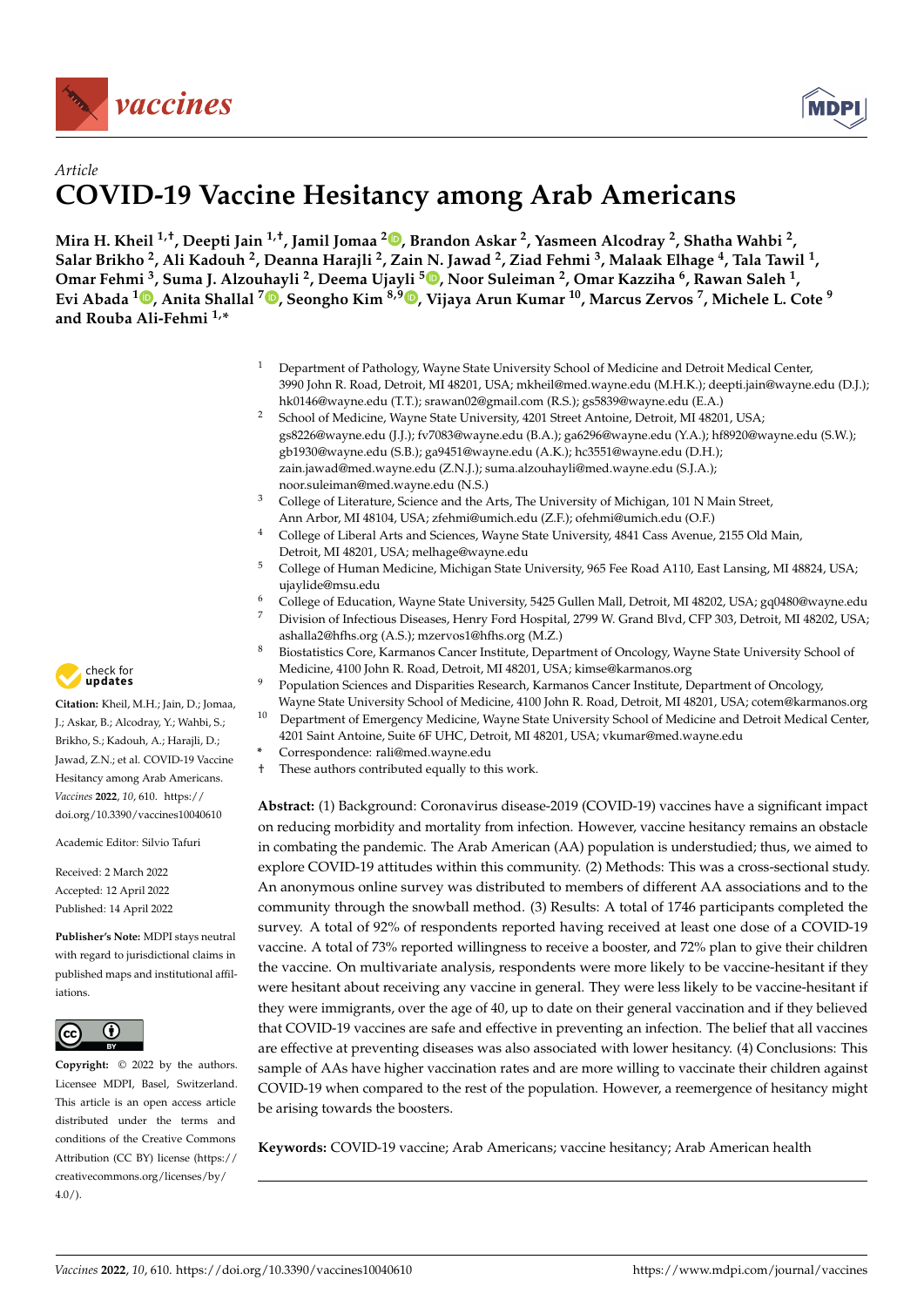#### **1. Introduction**

Severe acute respiratory coronavirus 2 (SARS-CoV-2) is a highly infectious virus that causes Coronavirus disease 2019 (COVID-19) [\[1\]](#page-13-0). COVID-19 abruptly spread internationally, exposing the world to a potentially deadly virus. Despite public health implementations, including masks mandates, lockdowns, and social distancing, millions of lives have been lost, and additional measures needed to be taken [\[2\]](#page-13-1). Vaccines were rapidly developed, and although vaccination does not offer full protection against COVID-19 infection [\[3\]](#page-13-2), it has had a significant impact on controlling COVID-19 outbreaks and improving prognosis. In the United States (US), COVID-19 vaccines decreased the overall attack rate from 9% to 4.6% within 300 days [\[4\]](#page-13-3). Throughout the same period, adverse outcomes decreased by 63.5%, non-intensive care unit hospitalization by 65.6%, and deaths by 69.3%, making preventative vaccines the safest and most cost-effective way to combat this pandemic [\[2](#page-13-1)[,4\]](#page-13-3). Unfortunately, these vaccines were met with resistance from a portion of the population. Vaccine hesitancy, defined as reluctance to receive vaccines despite their availability, is one of the top 10 global health threats, according to the World Health Organization (WHO) [\[5\]](#page-14-0).

Racial and ethnic differences contribute to vaccine attitudes, and levels of vaccine hesitancy and acceptance exist across different communities [\[6\]](#page-14-1). COVID-19 vaccine acceptance rates in Arab countries are lower than rates in the general US population (32.3% compared to 58–69%, respectively) [\[7](#page-14-2)[,8\]](#page-14-3). Vaccine hesitancy among the Arab population living in Arab countries ranges between 20 to 41% [\[9](#page-14-4)[–11\]](#page-14-5). Hesitancy in this group was correlated with concerns about long-term side effects and a lack of thorough evaluation or trust in the Food and Drug Administration (FDA) approval process [\[10\]](#page-14-6). Residents of Arab countries are also reported to be more hesitant due to a lack of trust in national healthcare, lack of sufficient studies, or the perceived lack of need due to the high number of people who have already been infected in their country [\[7\]](#page-14-2). However, a study by Kaadan et al. reported a higher acceptability rate of the vaccine in Arabs who reside outside their home countries compared to those who reside in their home countries [\[12\]](#page-14-7). They argued that vaccine attitudes are influenced by the general population where the individual lives.

To explore this further, we aimed to conduct a study categorizing and identifying reasons for vaccine hesitancy among the adult Arab American population using an anonymous online survey.

#### **2. Materials and Methods**

#### *2.1. Study Design*

This was a cross-sectional study using an anonymous online survey created on SurveyMonkey (San Mateo, CA, USA). The survey was distributed electronically to the Arab Community Center for Economic and Social Services (ACCESS) employees and patients, the National Arab American Medical Association (NAAMA), and NAAMA NextGen members, and informal networks serving the Arab community. ACCESS is the largest Arab American community nonprofit in the US, offering a wide range of social, economic, health, and educational services to the population. NAAMA and NAAMA NextGen are all-inclusive associations that serve as the voice of all Arab American healthcare professionals and students while providing educational, philanthropic, and service activities. The survey was also shared among students at Wayne State University and University of Michigan and with patients in the Wayne County community clinic in Hamtramck. Electronic flyers with the survey link were shared on social media platforms of NAAMA, NAAMA NextGen, and ACCESS and through messaging applications. The survey link was further shared through the snowball method [\[13\]](#page-14-8). It was administered between 18 October 2021 and 29 November 2021) to adults aged 18 years or older who were able to provide informed consent.

We defined vaccine hesitancy as "the reluctance or refusal to vaccinate despite availability of vaccines" as per the WHO [\[5\]](#page-14-0). Arabs born in their country of origin who later moved to the US are described as immigrants. Arab countries in the Middle East and North Africa (MENA) region were divided into three culturally and geographically similar regions: Greater Maghreb (Morocco, Mauritania, Algeria, Tunisia, Libya), Fertile Crescent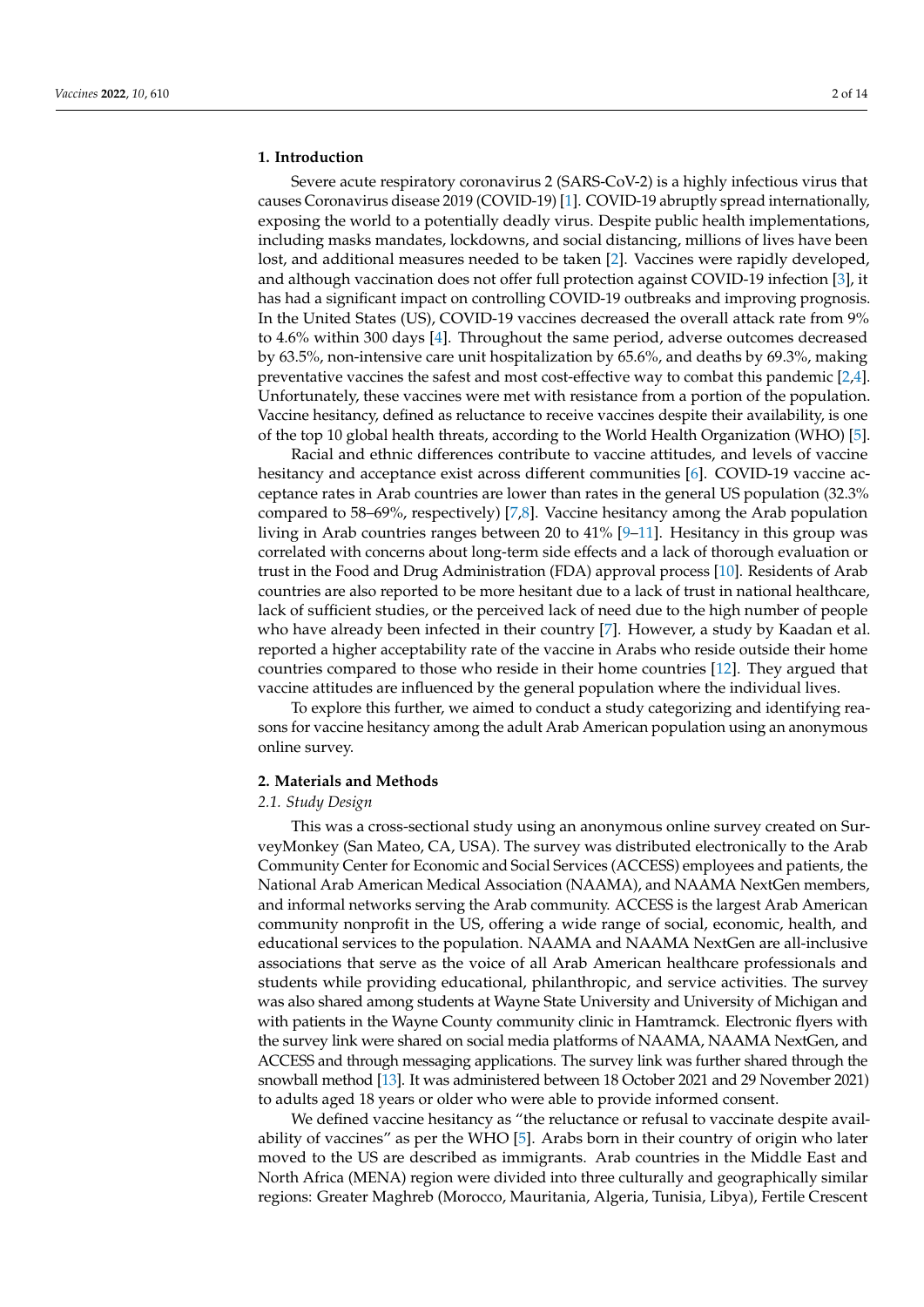(Lebanon, Syria, Palestine, Egypt, Iraq, Jordan), and Arabian Peninsula (Saudi Arabia, United Arab Emirates, Qatar, Oman, Bahrain, Kuwait, Yemen).

#### *2.2. Ethical Considerations*

Participants provided informed consent, and their privacy was maintained by the use of anonymous surveys. The Institutional Review Boards of Wayne State University School of Medicine described the study as a non-human subjects research study. The Research Review process at ACCESS provided a letter of support. Each Board of Directors of ACCESS, NAAMA, and NAAMA NextGen approved the collection of their employees' and patients' emails.

#### *2.3. Survey Items*

The demographic information in the survey includes age, gender, country of origin (Arab), immigration status, the highest level of education, and yearly gross household income. Our survey also collected information about prior vaccine behaviors, respondents' belief in safety, effectiveness, and hesitancy towards receiving Center for Disease Control and Prevention (CDC) recommended vaccines and current vaccination status. Participants' attitudes towards COVID-19 and COVID-19 vaccines were further explored by including items about having had a COVID-19 positive diagnosis, receiving at least one dose or both (if applicable) of the COVID-19 vaccine, personal belief in its effectiveness and safety, willingness to encourage family or friends to become vaccinated, plans to vaccinate their children when available, and willingness to receive the COVID-19 vaccine booster.

#### *2.4. Statistical Methods*

Categorical variables were reported by count and frequency, and median and range were used to summarize continuous variables. Vaccine hesitancy was reported as binary (Yes vs. No, No as reference) using the question "Have you received at least one dose of a COVID-19 vaccine?" where we defined vaccine hesitancy as a "No" response. Univariate and multivariate logistic regression analyses were performed to identify associations between vaccine hesitancy and respondents' characteristics and their beliefs about vaccines and vaccination. We selected covariates for multivariable analysis a priori, based on potential confounders identified in similar research [\[7](#page-14-2)[,14\]](#page-14-9). All 14 variables in Table [1](#page-7-0) were included for both univariate and multivariate analyses, except for three variables: "I would encourage my family or friends to get COVID-19 vaccine," "When available, I plan to have my kid(s) receive the COVID-19 vaccine," and "Have you received at least one dose of a COVID-19 vaccine?" To further avoid underpowered multivariate analysis, we reduced the number of levels of each variable as small as possible while ensuring the events per variable at least to be five [\[15\]](#page-14-10). Odds ratios and 95% confidence intervals were estimated from the logistic regression models, with  $p$ -value  $\leq 0.05$  considered statistically significant. For categorical variables with three or more levels, we also calculated global *p*-values using likelihood ratio tests.

| Survey Question           | All $(N = 1746)$ |
|---------------------------|------------------|
| What is your age?—no. (%) |                  |

**Table 1.** Participant characteristics and beliefs and attitudes toward vaccinations.

| What is your age?—no. $(\%)$<br>18-29 years old<br>883 (51)<br>30-39 years old<br>250(14)<br>40-49 years old<br>196(11)<br>50-59 years old<br>223(13)<br>60-69 years old<br>129(7)<br>70+ years old<br>65(4) |  |
|--------------------------------------------------------------------------------------------------------------------------------------------------------------------------------------------------------------|--|
|                                                                                                                                                                                                              |  |
|                                                                                                                                                                                                              |  |
|                                                                                                                                                                                                              |  |
|                                                                                                                                                                                                              |  |
|                                                                                                                                                                                                              |  |
|                                                                                                                                                                                                              |  |
|                                                                                                                                                                                                              |  |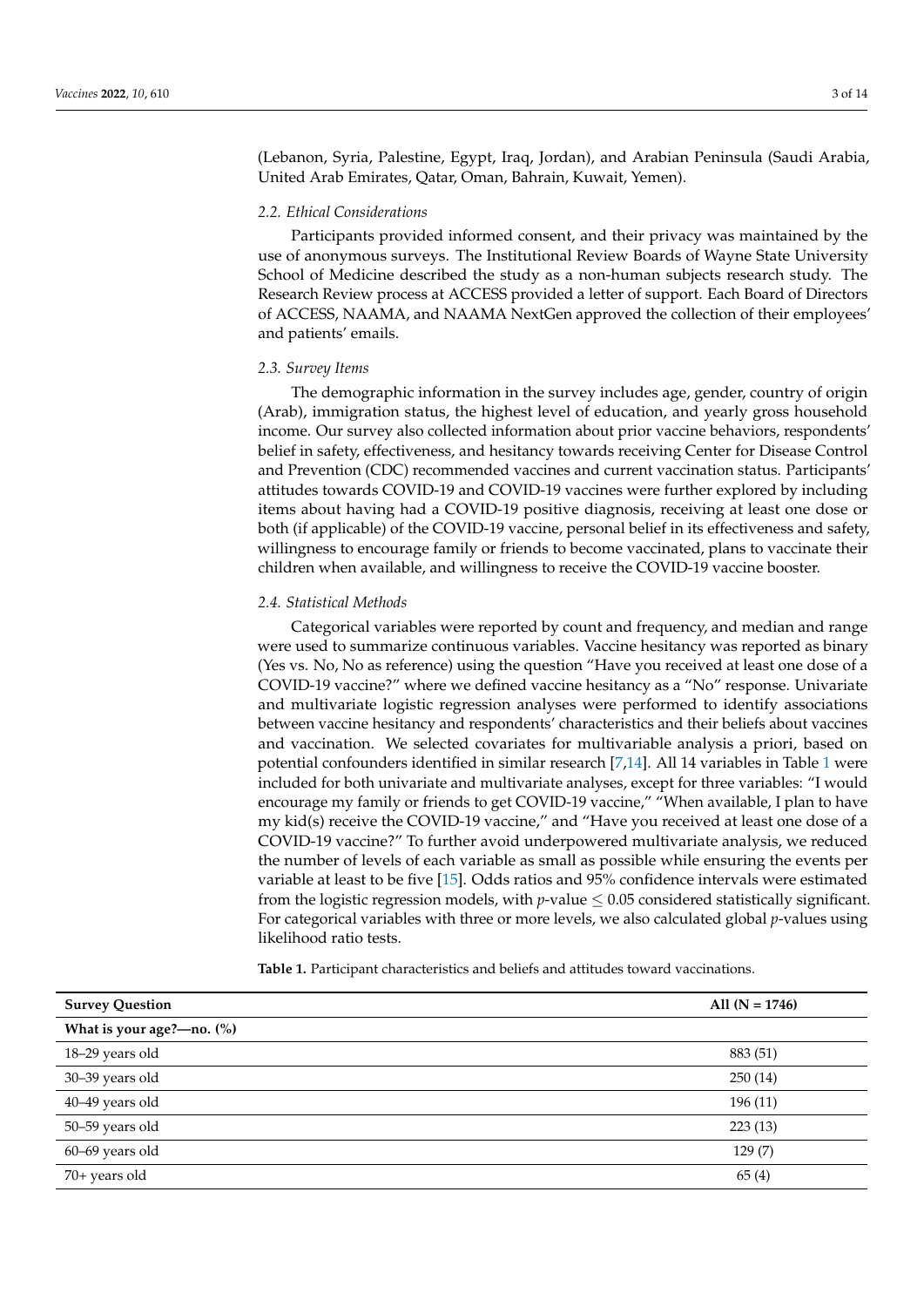**Table 1.** *Cont.*

| <b>Survey Question</b>                                                                 | All $(N = 1746)$ |
|----------------------------------------------------------------------------------------|------------------|
| What is your gender?-no. (%)                                                           |                  |
| Male                                                                                   | 779 (45)         |
| Female                                                                                 | 960 (55)         |
| Other                                                                                  | 3(0)             |
| Unknown                                                                                | 4(0)             |
| What is your highest level of education?-no. (%)                                       |                  |
| Less than a high school degree                                                         | 12(1)            |
| High school degree or GED                                                              | 144(8)           |
| College                                                                                | 295 (17)         |
| Associate's degree                                                                     | 78 (4)           |
| Bachelor's degree                                                                      | 505(29)          |
| Master's degree                                                                        | 270 (15)         |
| Doctorate                                                                              | 442 (25)         |
| What is your country of origin?-no. (%)                                                |                  |
| Arabian Peninsula                                                                      | 64 (4)           |
| <b>Fertile Crescent</b>                                                                | 1667 (95)        |
| Greater Maghreb                                                                        | 15(1)            |
| Which of the following best describes you?-no. (%)                                     |                  |
| I was born and raised in the US                                                        | 752 (43)         |
| I am an immigrant                                                                      | 871 (50)         |
| I am a refugee                                                                         | 33(2)            |
| Other                                                                                  | 90(5)            |
| What is your yearly household income?-no. (%)                                          |                  |
| $<$ 20 K                                                                               | 74 (4)           |
| 20 K-50 K                                                                              | 171 (10)         |
| 50 K-75 K                                                                              | 207(12)          |
| 75 K-100 K                                                                             | 204 (12)         |
| 100 K-150 K                                                                            | 241 (14)         |
| $>150 K$                                                                               | 572 (33)         |
| Unknown                                                                                | 277(16)          |
| Were you diagnosed with COVID-19?-no. (%)                                              |                  |
| No                                                                                     | 1338 (77)        |
| Yes                                                                                    | 407(23)          |
| Unknown                                                                                | 1(0)             |
| I believe that vaccinations in general are effective at preventing diseases: - no. (%) |                  |
| Disagree                                                                               | 16(1)            |
| Neither agree nor disagree                                                             | 110(6)           |
| Agree                                                                                  | 1587 (91)        |
| Unknown                                                                                | 33(2)            |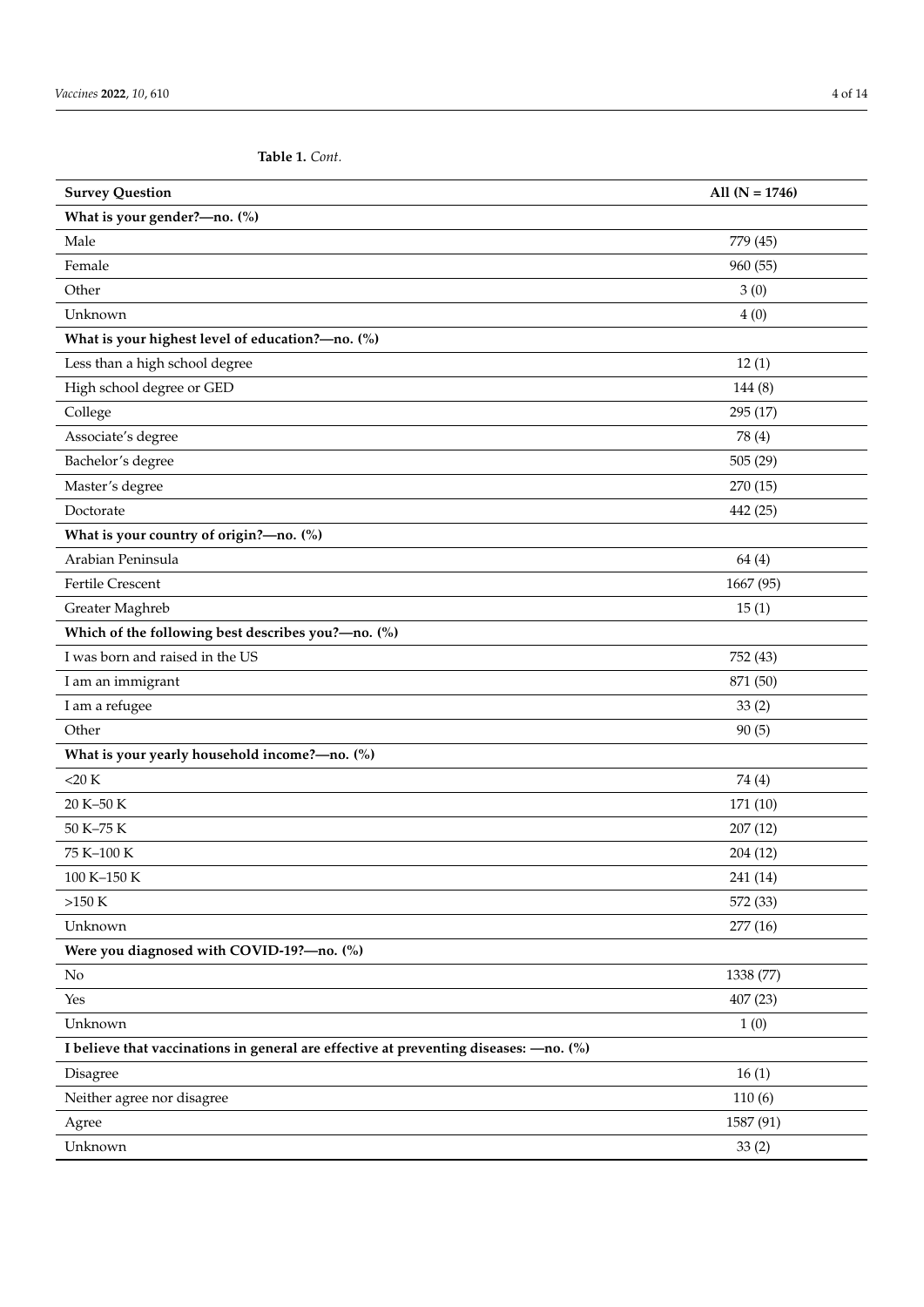**Table 1.** *Cont.*

| <b>Survey Question</b>                                                                        | All $(N = 1746)$ |
|-----------------------------------------------------------------------------------------------|------------------|
| I believe that all CDC recommended vaccinations are safe: $-$ no. $\binom{9}{0}$              |                  |
| Disagree                                                                                      | 104(6)           |
| Neither agree nor disagree                                                                    | 355(20)          |
| Agree                                                                                         | 1254 (72)        |
| Unknown                                                                                       | 33(2)            |
| I am hesitant towards receiving any vaccinations (i.e., flu shot, tDAP, HPV, etc.): - no. (%) |                  |
| Disagree                                                                                      | 1309 (75)        |
| Neither agree nor disagree                                                                    | 229(13)          |
| Agree                                                                                         | 175(10)          |
| Unknown                                                                                       | 33(2)            |
| I believe I am up-to-date on my vaccinations in general: - no. (%)                            |                  |
| Disagree                                                                                      | 54(3)            |
| Neither agree nor disagree                                                                    | 89 (5)           |
| Agree                                                                                         | 1570 (90)        |
| Unknown                                                                                       | 33(2)            |
| I believe that the COVID-19 vaccines are effective at preventing COVID-19: - no. (%)          |                  |
| Disagree                                                                                      | 106(6)           |
| Neither agree nor disagree                                                                    | 202(12)          |
| Agree                                                                                         | 1402 (80)        |
| Unknown                                                                                       | 36(2)            |
| I believe that the COVID-19 vaccine is safe: - no. (%)                                        |                  |
| Disagree                                                                                      | 69(4)            |
| Neither agree nor disagree                                                                    | 280(16)          |
| Agree                                                                                         | 1364 (78)        |
| Unknown                                                                                       | 33(2)            |
| I would encourage my family or friends to get COVID-19 vaccine: - no. (%)                     |                  |
| Disagree                                                                                      | 63(4)            |
| Neither agree nor disagree                                                                    | 165(9)           |
| Agree                                                                                         | 1480 (85)        |
| Unknown                                                                                       | 38(2)            |
| When available, I plan to have my kid(s) receive the COVID-19 vaccine: $-$ no. (%)            |                  |
| Disagree                                                                                      | 118(7)           |
| Neither agree nor disagree                                                                    | 123(7)           |
| Agree                                                                                         | 752 (43)         |
| Do not have any children                                                                      | 697 (40)         |
| Unknown                                                                                       | 56(3)            |
| I am afraid of the new COVID-19 variants: - no. (%)                                           |                  |
| Disagree                                                                                      | 323(18)          |
| Neither agree nor disagree                                                                    | 471 (27)         |
| Agree                                                                                         | 892 (51)         |
| Unknown                                                                                       | 60(3)            |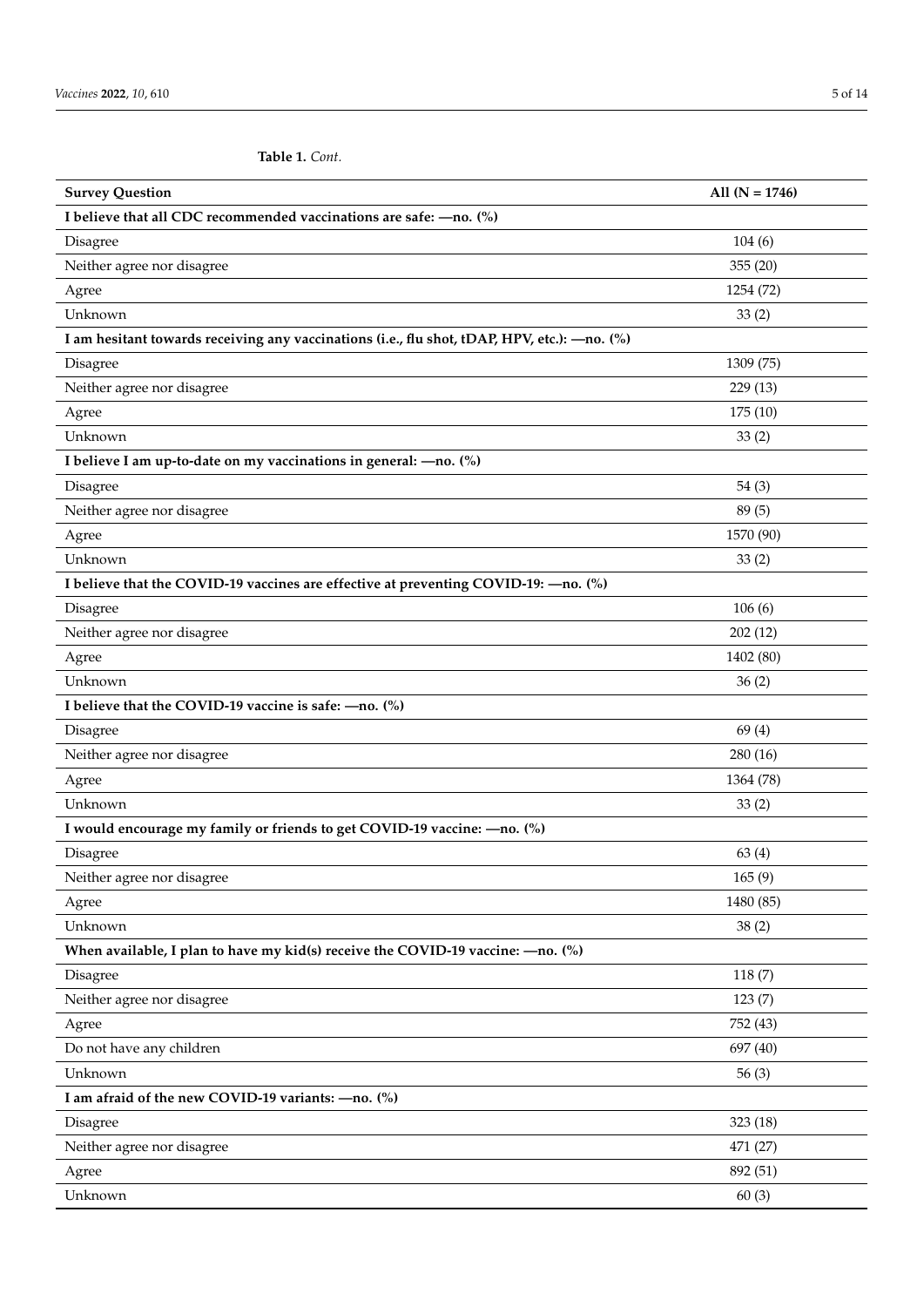<span id="page-7-0"></span>**Table 1.** *Cont.*

| <b>Survey Question</b>                                              | All $(N = 1746)$ |
|---------------------------------------------------------------------|------------------|
| Have you received at least one dose of a COVID-19 vaccine? —no. (%) |                  |
| Yes                                                                 | 1603 (92)        |
| N <sub>0</sub>                                                      | 105(6)           |
| Unknown                                                             | 38(2)            |

#### **3. Results**

#### *3.1. Participant Characteristics and COVID-19 Beliefs*

We received a total of 1746 survey responses. The majority (51%) of participants were between the ages of 18 and 29 (n = 883). Only  $4\%$  (n = 65) were above the age of 70 years. A total of 55% (n = 960) of the respondents were females and 45% (n = 779) were males. The vast majority of the participants were originally from the Fertile Crescent (n = 1667, 95%). Half were immigrants ( $n = 871, 50\%$ ) and  $43\%$  ( $n = 753$ ) were born and raised in the US.

29% of the participants had received a Bachelor's degree (n = 505) and a quarter of them hold Doctorate degrees (n = 442, 25%) as the highest level of education. One-third of respondents (n = 572, 33%) have a yearly household income of over \$150,000.

Most participants ( $n = 1587, 91\%$ ) reported believing that vaccination, in general, is effective at preventing diseases, and  $72\%$  (n = 1254) believed that all CDC vaccine recommendations are safe. The majority (75%,  $n = 1309$ ) denied being hesitant about receiving any vaccine, and  $90\%$  (n = 1570) reported being up-to-date on their vaccinations. Nearly a quarter of the participants were diagnosed with COVID-19 (23%,  $n = 407$ ) at some point. The majority (80%, n = 1402) believed that the COVID-19 vaccines are effective at preventing infection, and similarly, 78% (n = 1364) believed it was a safe vaccine. Most respondents ( $n = 1480, 85\%$ ) would encourage their family and friends to receive the COVID-19 vaccine, and 72% (n = 752) plan to give it to their children when available among those who have children  $(n = 1049)$ .

Around half ( $n = 892, 51\%$ ) of survey respondents reported being afraid of the new COVID-19 variants, and the majority of them had already received at least one dose of the vaccine (n = 1603, 92%) (Table [1\)](#page-7-0).

#### *3.2. COVID-19 Vaccine Compliance*

Among the participants who had received at least one dose of the COVID-19 vaccine, 61% ( $n = 982$ ) received the Pfizer-BioNTech vaccine, 33% ( $n = 530$ ) received the Moderna vaccine, and  $4\%$  (n = 62) received the Johnson & Johnson vaccine. Nearly all (95%) either already received or planned on receiving their second dose, if applicable. A lower percentage of participants were planning on receiving the booster ( $n = 1172, 73\%$ ) (Table [2\)](#page-8-0).

#### *3.3. COVID-19 Vaccine Hesitancy*

Among the 105 respondents who did not receive a COVID-19 vaccine,  $86\%$  (n = 90) reported it was due to safety concerns and side effects of the vaccine. Most  $(70\%$ ,  $n = 73)$ reported distrust in the healthcare system, vaccines, and the government. An additional 21% (n = 22) were hesitant due to religious or personal beliefs, and  $7\%$  (n = 7) did not get it because they had already been infected with COVID-19 (Table [3\)](#page-8-1).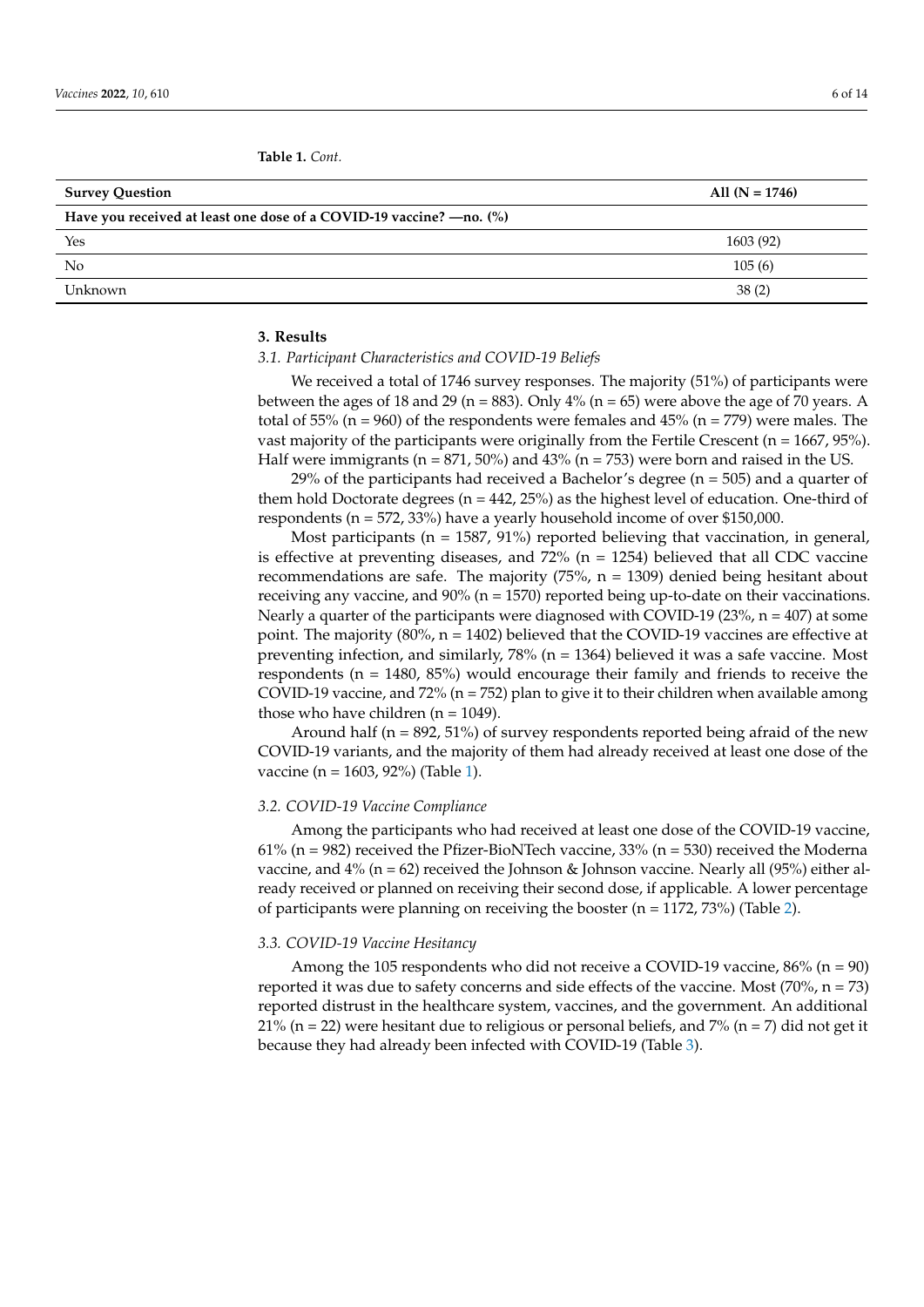| <b>Survey Question</b>                                                                                                               | $N = 1603$ |
|--------------------------------------------------------------------------------------------------------------------------------------|------------|
| If yes, which shot did you receive?-no. (%)                                                                                          |            |
| Pfizer                                                                                                                               | 982 (61)   |
| Moderna                                                                                                                              | 530 (33)   |
| Johnson & Johnson                                                                                                                    | 62(4)      |
| Other                                                                                                                                | 10(1)      |
| Unknown                                                                                                                              | 19(1)      |
| If you took a COVID-19 vaccination that requires two shots (e.g., Moderna or Pfizer),<br>have you received your second dose?-no. (%) |            |
| No, but plan on receiving 2nd dose                                                                                                   | 16(1)      |
| No, and I don't plan on receiving 2nd dose                                                                                           | 2(0)       |
| Yes                                                                                                                                  | 1507 (94)  |
| Unknown                                                                                                                              | 78 (5)     |
| When available, I plan on receiving a booster shot for COVID-19 vaccine: - no. (%)                                                   |            |
| Disagree                                                                                                                             | 133(8)     |
| Neither agree nor disagree                                                                                                           | 239(15)    |
| Agree                                                                                                                                | 1172 (73)  |
| Unknown                                                                                                                              | 59(4)      |

<span id="page-8-0"></span>**Table 2.** COVID-19 vaccination among those who had at least one dose of a COVID-19 vaccine.

<span id="page-8-1"></span>**Table 3.** Reasons for COVID-19 vaccination hesitancy among respondents who had not received a COVID-19 vaccine.

| Reasons—No. $(\%)$                                | $N = 143$ |
|---------------------------------------------------|-----------|
| Safety concerns/side effects                      | 90 (86)   |
| Distrust in healthcare system/Vaccines/government | 73 (70)   |
| Religious beliefs/Personal beliefs                | 22(21)    |
| Already had COVID-19                              | 7(7)      |

#### *3.4. Factors Associated with Vaccine Hesitancy*

 $\overline{a}$ 

Results showed that respondents were more likely to be vaccine-hesitant if they were hesitant towards receiving any vaccination in general, and this result was significant in both univariate (odds ratio (OR), 9.061; 95% CI, 5.902 to 13.863; *p* < 0.001) and multivariate (OR, 2.893; 95% CI, 1.429 to 5.870; *p* = 0.003) analyses. In addition, participants with a positive COVID-19 diagnosis in the past were more likely to be hesitant about the vaccine compared to those who had not contracted the disease. However, while this observation was statistically significant on univariate analysis (OR, 3.428; 95% CI, 2.293 to 5.121; *p* = 0.001), it was not significant on multivariate analysis (OR, 1.882;  $95\%$  CI, 0.983 to 3.601;  $p = 0.055$ ).

When compared to men, we found that women were more likely to be vaccinehesitant on univariate analysis (OR, 1.714; 95% CI, 1.135 to 2.639; *p* < 0.012); however, this observation did not hold statistical significance in multivariate analysis (OR, 1.741; 95% CI, 0.880 to 3.545;  $p = 0.117$ ).

Furthermore, respondents who were immigrants were less likely to be vaccine hesitant compared to those who were born and raised in US, and this finding was statistically significant for both univariate (OR, 0.362; 95% CI, 0.231 to 0.555;  $p < 0.001$ ) and multivariate (OR, 0.380; 95% CI, 0.182 to 0.767; *p* = 0.008) analyses. Vaccine hesitancy was found to be significantly less in participants aged 50+ years on univariate analysis (OR, 0.223; 95% CI, 0.098 to 0.441;  $p < 0.001$ ), and of ages 40–49 years on multivariate analysis (OR, 0.181; 95% CI, 0.043 to 0.639; *p* < 0.013), compared to those age 18–29 years. In addition, vaccine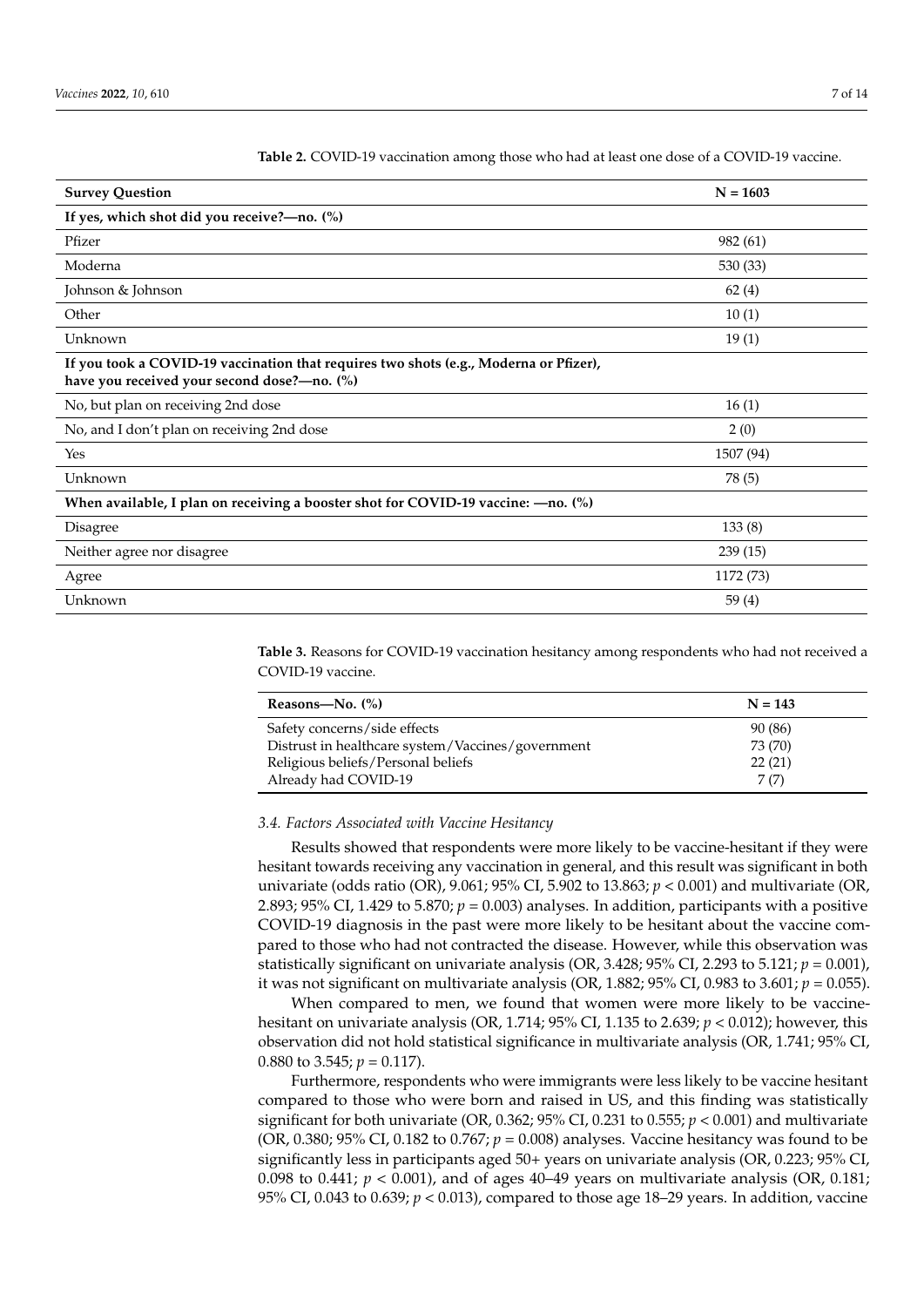hesitancy was found to be significantly less on univariate analysis in people who had a graduate degree (OR, 0.353; 95% CI, 0.189 to 0.682; *p* < 0.001), those with household income greater than \$100,000 yearly (OR, 0.389; 95% CI, 0.221 to 0.695; *p* < 0.001), those that believed that all CDC recommended vaccines are safe (OR, 0.049; 95% CI, 0.027 to 0.083; *p* < 0.001) and among those who were afraid of the new COVID-19 variants (OR, 0.257; 95% CI, 0.159 to 0.402;  $p < 0.001$ ). However, these associations were not statistically significant on multivariate analysis.

Participants were also less likely to be vaccine hesitant if they were up to date with their vaccines in general (OR, 0.108; 95% CI, 0.070 to 0.169; *p* < 0.001 and OR, 0.359; 95% CI, 0.170 to 0.756;  $p < 0.007$  on univariate and multivariate analysis respectively), if they believed that vaccines prevent diseases (OR, 0.058; 95% CI, 0.037 to 0.091; *p* < 0.001 and OR, 0.473; 95% CI, 0.224 to 0.996;  $p < 0.049$  on univariate and multivariate analysis respectively), if they believed that the COVID-19 vaccine is effective at preventing COVID-19 (OR, 0.022; 95% CI, 0.011 to 0.038; *p* < 0.001 and OR, 0.136; 95% CI, 0.055 to 0.310; *p* < 0.001 on univariate and multivariate analysis respectively) and if they believed that the COVID-19 vaccine is safe (OR, 0.019; 95% CI, 0.009 to 0.036; *p* < 0.001 and OR, 0.144; 95% CI, 0.052 to 0.366; *p* < 0.001 on univariate and multivariate analysis respectively). These findings held true on both univariate and multivariate analyses (Table [4\)](#page-10-0).

**Table 4.** Univariate and multivariate logistic analyses of risk factors associated with vaccine hesitancy (Yes vs. No, No as reference).

|                                            |         | Univariate <sup>a</sup>  |                  |         | Multivariate <sup>b</sup> |                  |
|--------------------------------------------|---------|--------------------------|------------------|---------|---------------------------|------------------|
|                                            | E/N     | OR (95% CI)              | $\boldsymbol{p}$ | E/N     | OR (95% CI)               | $\boldsymbol{p}$ |
| What is your age?                          |         |                          | 0.001c           |         |                           | 0.034c           |
| 18-29 years old                            | 70/857  | Reference                |                  | 55/701  | Reference                 |                  |
| 30-39 years old                            | 17/246  | 0.835(0.467, 1.413)      | 0.519            | 15/225  | 0.754(0.305, 1.798)       | 0.531            |
| 40-49 years old                            | 10/194  | 0.611(0.291, 1.155)      | 0.157            | 5/169   | 0.181(0.043, 0.639)       | 0.013            |
| 50+ years old                              | 8/411   | 0.223(0.098, 0.441)      | < 0.001          | 8/320   | 0.292(0.090, 0.875)       | 0.033            |
| What is your gender?                       |         |                          |                  |         |                           |                  |
| Male                                       | 34/754  | Reference                |                  | 27/624  | Reference                 |                  |
| Female                                     | 71/948  | 1.714 (1.135, 2.639)     | 0.012            | 56/791  | 1.741(0.880, 3.545)       | 0.117            |
| What is your highest level of education?   |         |                          | 0.004c           |         |                           | 0.076c           |
| High school degree or less                 | 16/147  | Reference                |                  | 11/110  | Reference                 |                  |
| College                                    | 60/859  | 0.615(0.352, 1.133)      | 0.101            | 50/708  | 0.352(0.117, 1.089)       | 0.064            |
| Graudate degree                            | 29/702  | 0.353(0.189, 0.682)      | 0.001            | 22/597  | 0.730(0.238, 2.362)       | 0.588            |
| What is your country of origin?            |         |                          |                  |         |                           |                  |
| Arabian Peninsula/Greater Maghreb          | 8/76    | Reference                |                  | 6/57    | Reference                 |                  |
| <b>Fertile Crescent</b>                    | 97/1632 | 0.537(0.265, 1.240)      | 0.109            | 77/1358 | 1.146 (0.284, 5.090)      | 0.853            |
| Which of the following best describes you? |         |                          | $< 0.001$ c      |         |                           | 0.002 c          |
| I was born and raised in the US            | 69/733  | Reference                |                  | 54/615  | Reference                 |                  |
| I am an immigrant                          | 31/855  | $0.362$ $(0.231, 0.555)$ | < 0.001          | 27/710  | 0.380(0.182, 0.767)       | 0.008            |
| Other                                      | 5/120   | 0.418(0.144, 0.963)      | 0.066            | 2/90    | 0.082(0.010, 0.401)       | 0.006            |
| What is your yearly household income?      |         |                          | 0.001c           |         |                           | 0.785c           |
| $<$ 50 K                                   | 22/242  | Reference                |                  | 22/234  | Reference                 |                  |
| 50 K-100 K                                 | 31/397  | 0.847(0.481, 1.516)      | 0.569            | 31/387  | 0.970(0.413, 2.294)       | 0.944            |
| $>100 K$                                   | 30/801  | 0.389(0.221, 0.695)      | 0.001            | 30/794  | 0.768(0.315, 1.891)       | 0.562            |
| Were you diagnosed with COVID-19?          |         |                          |                  |         |                           |                  |
| No                                         | 54/1310 | Reference                |                  | 42/1099 | Reference                 |                  |
| Yes                                        | 51/397  | 3.428 (2.293, 5.121)     | < 0.001          | 41/316  | 1.882 (0.983, 3.601)      | 0.055            |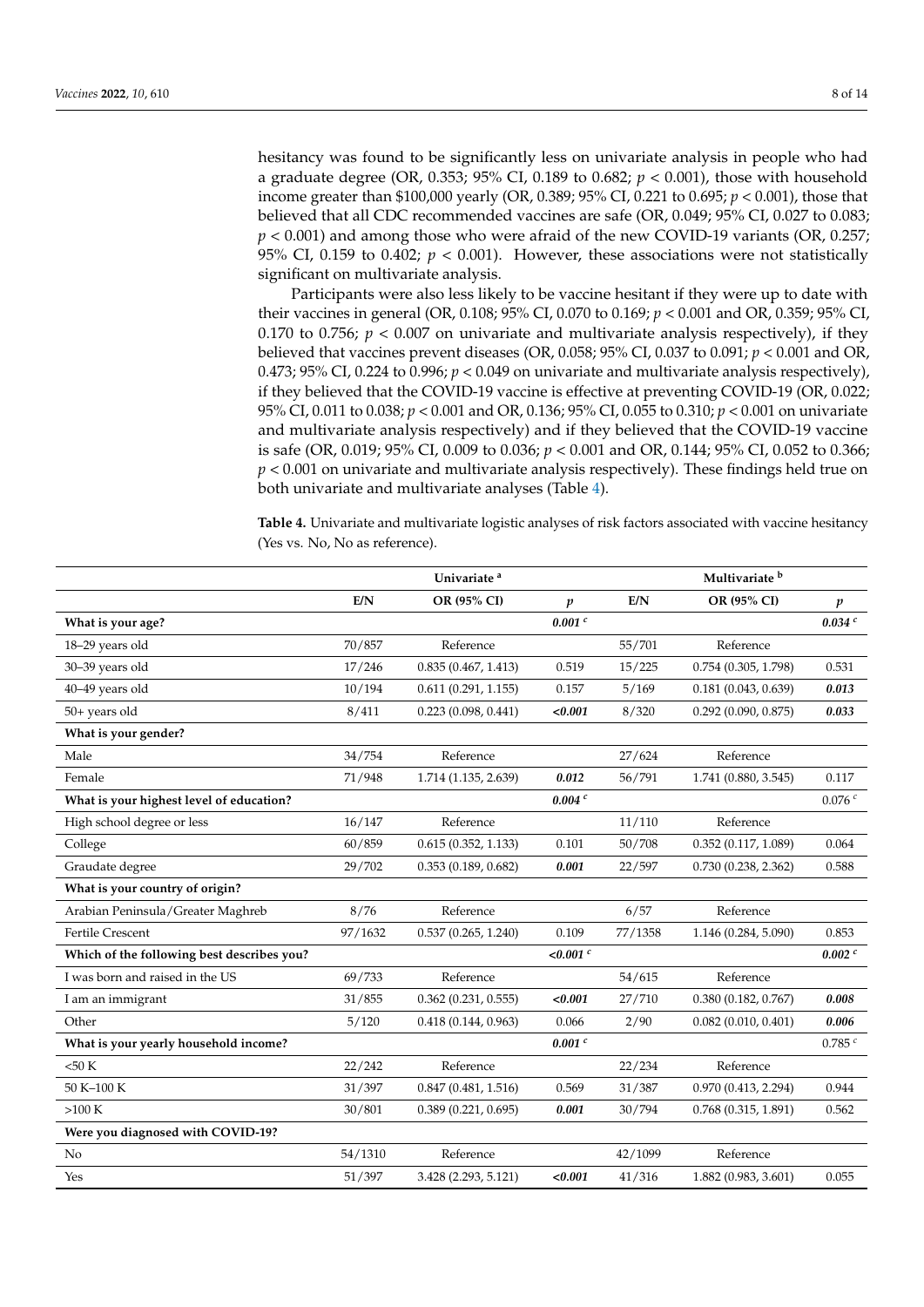<span id="page-10-0"></span>

|  |  | <b>Table 4. Cont.</b> |
|--|--|-----------------------|
|--|--|-----------------------|

|                                                                                        |         | Univariate <sup>a</sup> |                  |         | Multivariate b       |         |
|----------------------------------------------------------------------------------------|---------|-------------------------|------------------|---------|----------------------|---------|
|                                                                                        | E/N     | OR (95% CI)             | $\boldsymbol{p}$ | E/N     | OR (95% CI)          | p       |
| I believe I am up-to-date on my vaccinations<br>in general:                            |         |                         |                  |         |                      |         |
| Disagree or neutral                                                                    | 40/140  | Reference               |                  | 32/116  | Reference            |         |
| Agree                                                                                  | 65/1568 | 0.108(0.070, 0.169)     | < 0.001          | 51/1299 | 0.359(0.170, 0.756)  | 0.007   |
| I believe that vaccinations in general are<br>effective at preventing diseases:        |         |                         |                  |         |                      |         |
| Disagree or neutral                                                                    | 48/123  | Reference               |                  | 38/94   | Reference            |         |
| Agree                                                                                  | 57/1585 | 0.058(0.037, 0.091)     | < 0.001          | 45/1321 | 0.473(0.224, 0.996)  | 0.049   |
| I believe that all CDC recommended<br>vaccinations are safe:                           |         |                         |                  |         |                      |         |
| Disagree or neutral                                                                    | 90/455  | Reference               |                  | 72/358  | Reference            |         |
| Agree                                                                                  | 15/1253 | 0.049(0.027, 0.083)     | < 0.001          | 11/1057 | 0.497(0.203, 1.174)  | 0.116   |
| I am hesitant towards receiving any<br>vaccinations (i.e., flu shot, tDAP, HPV, etc.): |         |                         |                  |         |                      |         |
| Disagree or neutral                                                                    | 59/1535 | Reference               |                  | 46/1277 | Reference            |         |
| Agree                                                                                  | 46/173  | 9.061 (5.902, 13.863)   | < 0.001          | 37/138  | 2.893 (1.429, 5.870) | 0.003   |
| I believe that the COVID-19 vaccines are<br>effective at preventing COVID-19:          |         |                         |                  |         |                      |         |
| Disagree or neutral                                                                    | 92/304  | Reference               |                  | 73/234  | Reference            |         |
| Agree                                                                                  | 13/1401 | 0.022(0.011, 0.038)     | < 0.001          | 10/1181 | 0.136(0.055, 0.310)  | < 0.001 |
| I believe that the COVID-19 vaccine is safe:                                           |         |                         |                  |         |                      |         |
| Disagree or neutral                                                                    | 95/345  | Reference               |                  | 75/268  | Reference            |         |
| Agree                                                                                  | 10/1363 | 0.019(0.009, 0.036)     | < 0.001          | 8/1147  | 0.144(0.052, 0.366)  | < 0.001 |
| I am afraid of the new COVID-19 variants:                                              |         |                         |                  |         |                      |         |
| Disagree or neutral                                                                    | 80/794  | Reference               |                  | 62/664  | Reference            |         |
| Agree                                                                                  | 25/892  | 0.257(0.159, 0.402)     | < 0.001          | 21/751  | 0.644(0.314, 1.299)  | 0.223   |

<sup>a</sup> Univariate logistic regression analysis; <sup>b</sup> Multivariate logistic regression analysis; <sup>c</sup> Global *p*-values generated by likelihood ratio tests; OR, odds ratio; CI, confidence interval.

#### **4. Discussion**

Our study reports factors associated with COVID-19 vaccine hesitancy among AAs living in the US. Hesitancy was lower among older individuals, those born outside of the US, and among those that believe overall that vaccines are safe, including the COVID-19 vaccine. These findings can be compared to prior studies before the COVID-19 vaccine was widely available to the general public [\[12,](#page-14-7)[14,](#page-14-9)[16,](#page-14-11)[17\]](#page-14-12).

A previous survey on COVID-19 vaccine hesitancy among AAs was conducted between May and September of 2020 by Abouhala et al. [\[14\]](#page-14-9). It is important to note that at the time, vaccines were still not available, and respondents were reporting their future intentions on vaccination. It had also been less than a year into the pandemic, and its progression was still unclear. Currently, we are entering the third year of the pandemic, and vaccines are widely available. A COVID-19 vaccine is no longer theoretical, and the public is more familiar with the virus itself and how it behaves. We expected these differences to change the population's willingness to receive a vaccine, and hence we anticipated a change in reported outcomes.

The national pooled prevalence rate of COVID-19 vaccine hesitancy for adult Americans was reported to be 26.3% [\[18\]](#page-14-13). However, vaccine attitudes are fluid, and hesitancy is likely to wane over time [\[19\]](#page-14-14). A massive online survey in the US showed that COVID-19 vaccine hesitancy decreased from 25.4% in January 2021 to 16.6% in May 2021 as the pandemic progressed [\[17\]](#page-14-12). Similarly, lower vaccine hesitancy trends among AAs can be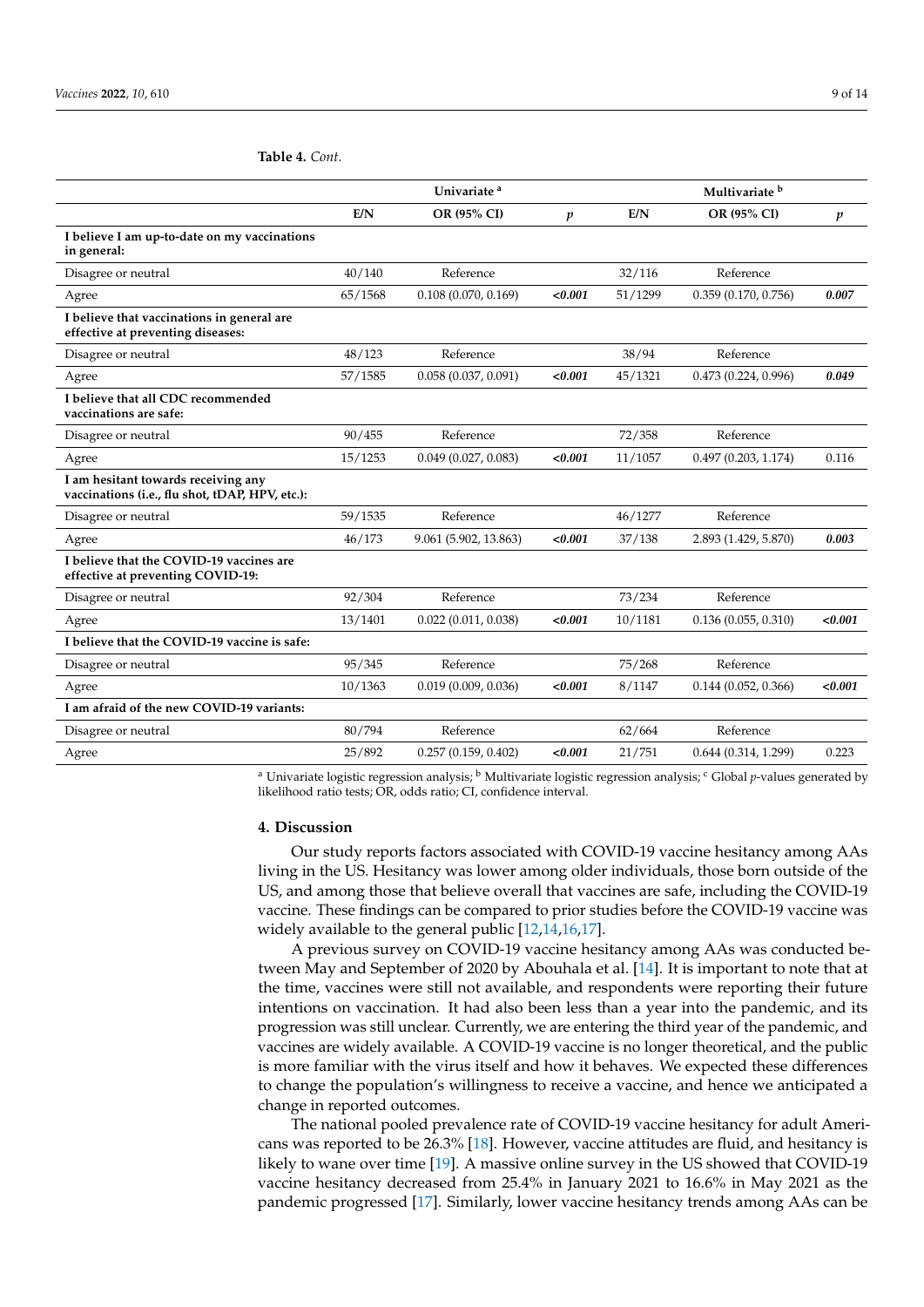appreciated. In the study by Abouhala et al., only 56.7% of AAs reported an intention of receiving the vaccine, and 35.7% were unsure [\[14\]](#page-14-9). Our results revealed that 92% of our respondents have already received one shot of the vaccine, suggesting increased confidence among a community that was previously hesitant.

Our results also showed higher vaccine hesitancy among females on univariate analysis. Even though this finding was not significant in multivariate analysis, it is still worthy of noting as it is consistently reported in the literature and is prominent even among healthcare workers [\[14,](#page-14-9)[20\]](#page-14-15). Female vaccine hesitancy has an implication for public health as it stems from the misconception that the vaccine may affect fertility [\[21\]](#page-14-16). It has also been previously reported that AA women have lower rates of vaccine compliance in general, especially if they were foreign-born [\[22\]](#page-14-17).

We found adults over the age of 40 to be more vaccine confident than the younger population, which is consistent with what is reported among the American population, where adults over the age of 50 were less likely to be vaccine-hesitant [\[23\]](#page-14-18). This is contrasted with older studies on the AA population, where older individuals were more hesitant [\[14\]](#page-14-9). We attribute this finding to the increased severity and higher mortality of COVID-19 in older individuals, potentially increasing fear among this population and leading to more vaccine compliance.

Immigration status was also significantly associated with vaccine attitudes among AAs, such that those who had immigrated were more vaccine confident than Americanborn Arabs. Similar results can be noted when compared to other immigrants. In a study on COVID-19 vaccine attitudes among immigrants in California, adults of immigrant families were more likely to receive the vaccine than non-immigrants, reporting higher levels of trust in public health officials and healthcare providers [\[16\]](#page-14-11). It is important to note here that it is the immigration status that is related to hesitancy rather than the ethnic group. In a study on non-immigrant Hispanics and African Americans, COVID-19 vaccine hesitancy was higher among these groups (30.2% and 41.6%, respectively) than the national average (26.3%) [\[18\]](#page-14-13). One of the major predictors of these communities' hesitancy was medical mistrust and a history of racial discrimination [\[18\]](#page-14-13).

Our most significant results on multivariate analysis demonstrated higher COVID-19 vaccine hesitancy in individuals who reported being hesitant towards receiving any vaccine and higher COVID-19 vaccine confidence in those who were up to date with their general vaccines and those who believed that vaccines are effective at disease prevention. AAs with positive attitudes towards the safety and efficacy of the COVID-19 vaccine were less likely to be hesitant about the vaccine. These findings were consistent with several other studies [\[12](#page-14-7)[,17](#page-14-12)[,23\]](#page-14-18). In a systematic review of factors influencing vaccine hesitancy in the US, the likelihood of pursuing vaccination was significantly associated with the efficacy and perceived harmful effects of the COVID-19 [\[23\]](#page-14-18).

Safety concerns and side effects of the vaccine were the most commonly reported reason for COVID-19 vaccine hesitancy in our study (90%) and in the literature, followed by distrust in the healthcare system, vaccines, and the government [\[17\]](#page-14-12). Religious and personal beliefs were other reasons that contributed to our sample's vaccine hesitancy. In the study by Abouhala et al., an association between religiosity and vaccine hesitancy was established within the AA population [\[14\]](#page-14-9). However, this association is also prominent in the American population, where conservatism significantly predicted vaccine refusal [\[23\]](#page-14-18). Finally, the belief that previous COVID-19 infection is a reason not to receive the vaccine is still common, as evident from our survey. With the spread of new variants and the need for boosters, the public should be properly educated on the scientific evidence behind the necessity for further vaccination and vaccine safety, especially with non-factual information and anti-vaccine campaigns being prominent on social media [\[24\]](#page-14-19).

Similarly, the receipt of previous doses of the vaccine might give a false sense of protection, contributing to a decrease in receiving boosters. When asked about the intention to receive a booster, only 73% of our previously vaccinated respondents reported planning to take it. The reemergence of hesitancy towards the booster appears to be present within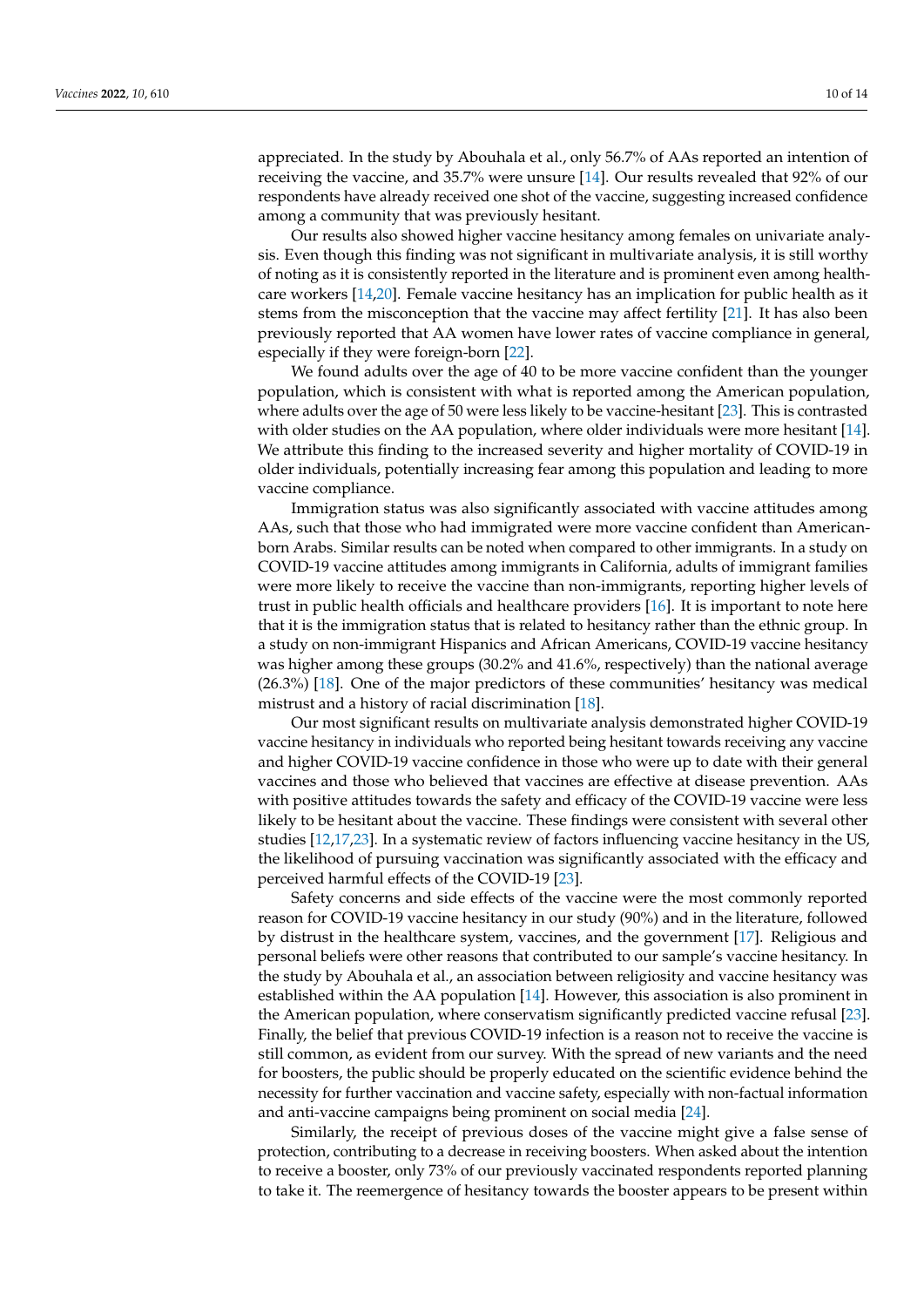the American population, too, such that 38.2% reported being booster dose hesitant [\[25\]](#page-14-20). The public's confidence in the COVID-19 vaccine efficiency seems to be decreasing as they learn that more boosters are needed. Pandemic fatigue could also be contributing to less compliance with receiving additional vaccine doses. These statistics highlight the need for continuous education and local campaigning on the importance of boosters.

Our participants were also found to be less likely to be vaccine-hesitant if they reported being afraid of the new COVID-19 variants. This was expected as health-related fears regarding COVID-19 were shown to promote higher vaccine acceptance [\[26\]](#page-14-21). Mangla et al. investigated the attitudes and beliefs towards the COVID-19 vaccine and the new variants in six countries (USA, Bangladesh, Columbia, India, Malaysia, and Zimbabwe) [\[27\]](#page-14-22). A total of 49.68% of the respondents had not taken the vaccine yet, although 92% claimed that they are aware of the new variants' seriousness [\[27\]](#page-14-22).

A controversial population during this pandemic is children. Although most children have lower risks of short-term complications with COVID-19 infection, deaths and hospitalizations have been reported, and protection of this group remains a public health concern [\[28\]](#page-14-23). COVID-19 vaccines were approved by the FDA in October 2021 for children aged 5 years and older [\[29\]](#page-14-24). In our sample, 73% of participants plan on giving their children a COVID-19 vaccine. Comparing our results to the American population reveals higher hesitation among Americans towards vaccinating children. Among vaccinated American parents, 20.1% do not plan on vaccinating their children, and 14.5% were unsure [\[25\]](#page-14-20). Among unvaccinated parents, those numbers are higher such that 61.4% reported not intending to vaccinate their children and 20.4% were unsure [\[25\]](#page-14-20). In another study, Ruggiero et al. reported that about half of US parents (49.45%) are willing to give the COVID-19 vaccine to their children. However, although they have a positive attitude towards the vaccine, 69.53% disclose more hesitancy toward the COVID-19 vaccine than other previous child vaccinations. These results were comparable to a study by Szilagyi et al., assessing the likelihood of 1745 US parents vaccinating their children. For 46% of children, parents were "very likely" or "likely" to have their child receive the vaccine. For 33% of children, parents were "very unlikely" to vaccinate them, 9% were "somewhat unlikely", and 12% were "unsure" [\[30\]](#page-14-25). Notably, vaccine hesitancy among parents decreased if their children were older [\[31\]](#page-14-26). Their overall vaccine hesitancy for themselves is highly predictive of their hesitancy towards vaccinating their children [\[30,](#page-14-25)[31\]](#page-14-26). Hesitancy towards vaccinating their children was mostly due to concerns about side effects (61.5%) and about vaccine safety (48.96%) [\[30\]](#page-14-25). Parents' factors associated with a higher likelihood to vaccinate their children include parents of older children, parents who were Asian American or Hispanic, had a bachelor's degree or higher education, had already received or are likely to receive the COVID-19 vaccine. Interestingly, parents consider their children's doctor the most trusted source, rather than the CDC or government [\[30\]](#page-14-25).

It is worth highlighting some of our study's unique strengths. To our knowledge, this is the largest study to investigate the AA population's attitudes towards the COVID-19 vaccine. It is also the first to inquire about attitudes regarding the new variants, receiving boosters, and vaccinating children. The pandemic has been very dynamic, and our study provides an updated, current snapshot of the AA population's attitudes. Furthermore, we received a near-complete response to our survey questions due to our easily understood survey design. The electronic nature of our survey also made it easier to share around the states and reach a higher number of respondents. Our results give insight into the AA population and may be significant to create public health interventions to increase vaccine acceptance.

Our study did have some limitations. As this was a voluntary study, those who chose to participate may not be representative of the general population. It is also possible that this recruitment strategy introduced selection bias, with our respondents systematically differing from the population of interest. Thus, our 92% vaccination rate may overestimate the true percentage of the AA population. More than half of our participants were of younger age (18–29 years old). This could be reflective of the AA population, which is increasingly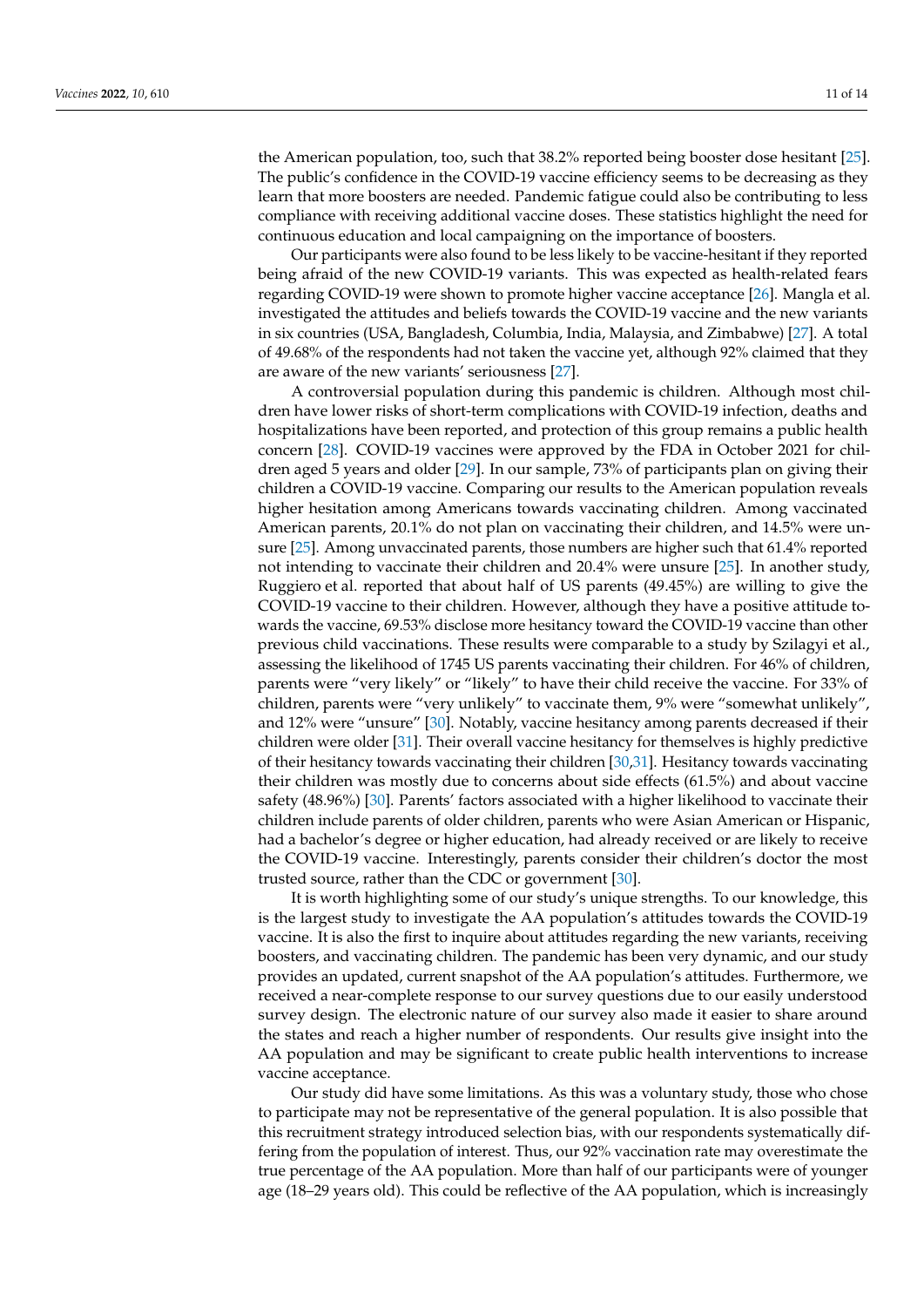becoming younger but could have also been altered by the use of electronic surveys, which might not have reached older individuals. About one-third of our respondents had an annual income above \$100,000, which is significantly higher than the general US population's mean income of around \$67,000 [\[32\]](#page-14-27). Median income and level of education are known predictors for vaccine confidence and may have skewed our study results [\[33](#page-15-0)[,34\]](#page-15-1). Though several demographic and belief factors were taken into consideration in the multivariant analysis (Table [1\)](#page-7-0), the respondents' medical condition and prevailing health were not, thus creating a potential for a confounding bias. Respondents with several comorbidities would be less likely to be vaccine-hesitant and thus be a positive confounder. Another possible confounding factor could be that vaccine-confident subjects are more likely to agree to participate in the study than hesitant individuals. Finally, it is important to note that vaccine hesitancy is fluid and can easily vary with time and new research findings, so our results are a reflection of the current attitudes and are subject to change in the future.

#### **5. Conclusions**

At this point in the COVID-19 pandemic, AAs seem to have become less hesitant towards the COVID-19 vaccine and have a higher vaccination rate, and are more willing to vaccinate their children when compared to the rest of the population. However, a reemergence of hesitancy might be arising towards boosters. Thus, it is of utmost importance to continue to educate the community and develop targeted local campaigns that address their concerns and clarify their misconceptions.

**Author Contributions:** Conceptualization, M.H.K., D.J., V.A.K., M.L.C. and R.A.-F.; data curation, O.F., T.T., Z.F., S.J.A., D.U., Z.F., N.S., M.E., O.K., R.S., J.J., Y.A., S.W., S.B., B.A., O.F., Z.F., A.K., D.H. and Z.N.J.; methodology, J.J., Y.A., S.W., S.B., B.A., O.F., Z.F., A.K., D.H., Z.N.J., N.S. and O.K.; software, D.J.; validation, S.K. and R.A.-F.; formal analysis, S.K.; investigation, M.Z., M.L.C. and R.A.-F.; resources, E.A., A.S. and M.Z.; writing—original draft preparation, M.H.K. and D.J.; writing review and editing, S.K., O.F., T.T., S.J.A., D.U., E.A., A.S., Z.F., M.E., M.L.C. and V.A.K.; supervision, V.A.K., M.L.C. and R.A.-F.; project administration, M.Z., M.H.K. and R.A.-F. All authors have read and agreed to the published version of the manuscript.

**Funding:** This research received no external funding.

**Institutional Review Board Statement:** The study was determined to be non-human subjects research by the Institutional Review Board of Wayne State University School of Medicine. The study also received a letter of support through the Research Review process at ACCESS. Emails for NAAMA and NAAMA NextGen members and ACCESS employees were obtained through approval by each independent Board of Directors.

**Informed Consent Statement:** Informed consent was obtained from all participants.

**Acknowledgments:** National Arab American Association (NAAMA), NAAMA NextGen, Middle Eastern Synergistic Health (MESH), Arab Community Center for Economic and Social Services (ACCESS).

**Conflicts of Interest:** M.Z.—Pfizer: Grant/Research Support, Moderna: Grant/Research Support, Johnson & Johnson: Grant/Research Support, ContraFect: Consultant. The remaining authors have no conflict of interest to disclose.

#### **References**

- <span id="page-13-0"></span>1. Hu, B.; Guo, H.; Zhou, P.; Shi, Z.-L. Characteristics of SARS-CoV-2 and COVID-19. *Nat. Rev. Microbiol.* **2021**, *19*, 141–154. [\[CrossRef\]](http://doi.org/10.1038/s41579-020-00459-7)
- <span id="page-13-1"></span>2. Chung, J.Y.; Thone, M.N.; Kwon, Y.J. COVID-19 vaccines: The status and perspectives in delivery points of view. *Adv. Drug Deliv. Rev.* **2020**, *170*, 1–25. [\[CrossRef\]](http://doi.org/10.1016/j.addr.2020.12.011)
- <span id="page-13-2"></span>3. World Health Organization (WHO). Vaccine Efficacy, Effectiveness and Protection. Available online: [https://www.who.int/](https://www.who.int/news-room/feature-stories/detail/vaccine-efficacy-effectiveness-and-protection) [news-room/feature-stories/detail/vaccine-efficacy-effectiveness-and-protection](https://www.who.int/news-room/feature-stories/detail/vaccine-efficacy-effectiveness-and-protection) (accessed on 8 October 2021).
- <span id="page-13-3"></span>4. Moghadas, S.M.; Vilches, T.N.; Zhang, K.; Wells, C.R.; Shoukat, A.; Singer, B.H.; Meyers, L.A.; Neuzil, K.M.; Langley, J.M.; Fitzpatrick, M.C.; et al. The impact of vaccination on COVID-19 outbreaks in the United States. *Clin. Infect. Dis.* **2021**, *73*, 2257–2264. [\[CrossRef\]](http://doi.org/10.1093/cid/ciab079)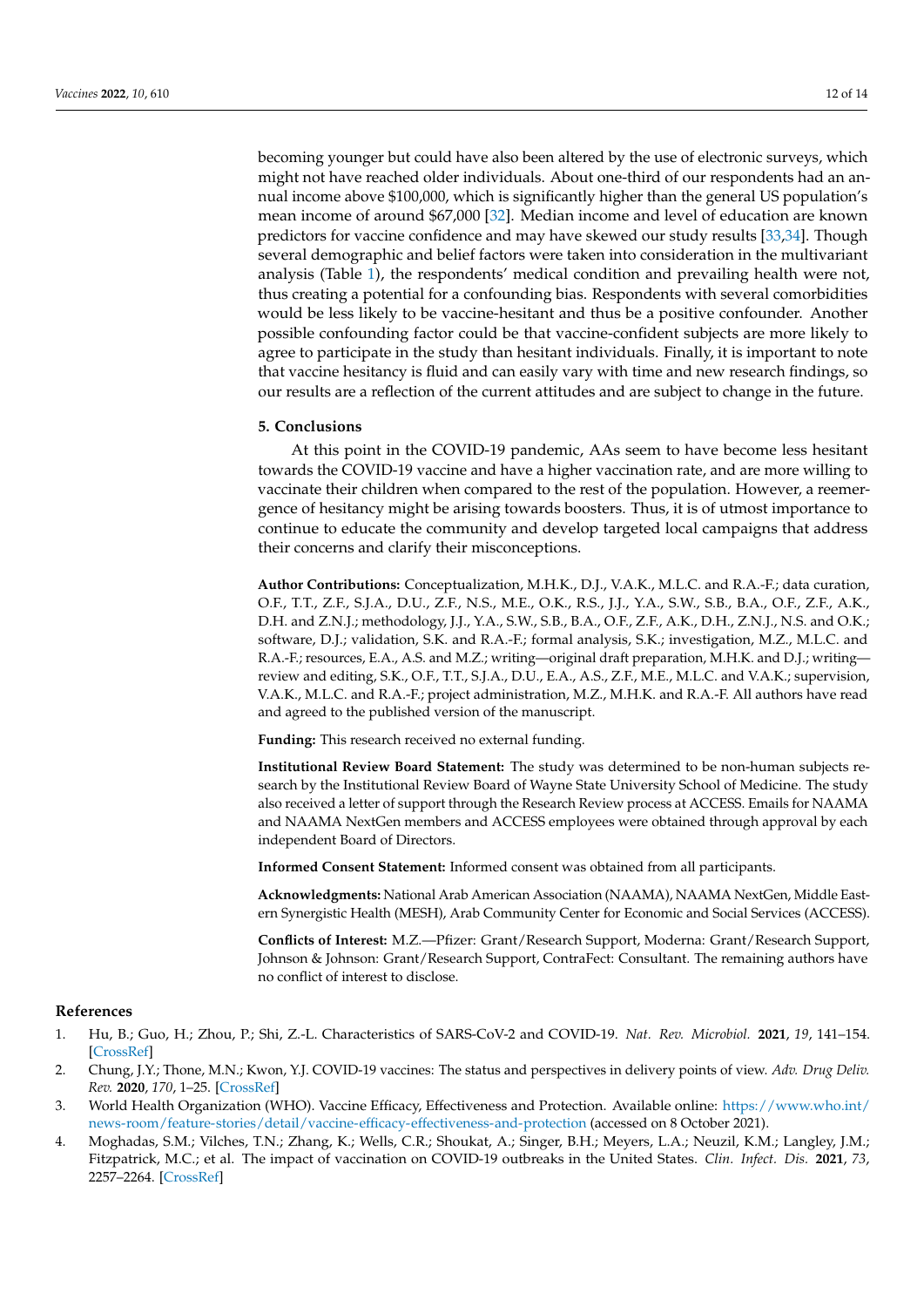- <span id="page-14-0"></span>5. World Health Organization (WHO). Ten Threats to Global Health in 2019. 2019. Available online: [https://www.who.int/news](https://www.who.int/news-room/spotlight/ten-threats-to-global-health-in-2019)[room/spotlight/ten-threats-to-global-health-in-2019](https://www.who.int/news-room/spotlight/ten-threats-to-global-health-in-2019) (accessed on 15 February 2022).
- <span id="page-14-1"></span>6. Quinn, S.; Jamison, A.; Musa, D.; Hilyard, K.; Freimuth, V. Exploring the Continuum of Vaccine Hesitancy between African American and White Adults: Results of a Qualitative Study. *PLoS Curr.* **2016**, *8*. [\[CrossRef\]](http://doi.org/10.1371/currents.outbreaks.3e4a5ea39d8620494e2a2c874a3c4201)
- <span id="page-14-2"></span>7. Qunaibi, E.A.; Helmy, M.; Basheti, I.; Sultan, I. A high rate of COVID-19 vaccine hesitancy in a large-scale survey on Arabs. *eLife* **2021**, *10*, e68038. [\[CrossRef\]](http://doi.org/10.7554/eLife.68038)
- <span id="page-14-3"></span>8. Reiter, P.L.; Pennell, M.L.; Katz, M.L. Acceptability of a COVID-19 vaccine among adults in the United States: How many people would get vaccinated? *Vaccine* **2020**, *38*, 6500–6507. [\[CrossRef\]](http://doi.org/10.1016/j.vaccine.2020.08.043)
- <span id="page-14-4"></span>9. Abu-Farha, R.; Mukattash, T.; Itani, R.; Karout, S.; Khojah, H.M.; Al-Mahmood, A.A.; Alzoubi, K.H. Willingness of Middle Eastern public to receive COVID-19 vaccines. *Saudi Pharm. J.* **2021**, *29*, 734–739. [\[CrossRef\]](http://doi.org/10.1016/j.jsps.2021.05.005)
- <span id="page-14-6"></span>10. Zein, S.; Abdallah, S.B.; Al-Smadi, A.; Gammoh, O.; Al-Awaida, W.J.; Al-Zein, H.J. Factors associated with the unwillingness of Jordanians, Palestinians and Syrians to be vaccinated against COVID-19. *PLoS Neglected Trop. Dis.* **2021**, *15*, e0009957. [\[CrossRef\]](http://doi.org/10.1371/journal.pntd.0009957)
- <span id="page-14-5"></span>11. Alabdulla, M.; Reagu, S.M.; Al-Khal, A.; Elzain, M.; Jones, R.M. COVID-19 vaccine hesitancy and attitudes in Qatar: A national cross-sectional survey of a migrant-majority population. *Influenza Other Respir. Viruses* **2021**, *15*, 361–370. [\[CrossRef\]](http://doi.org/10.1111/irv.12847)
- <span id="page-14-7"></span>12. Kaadan, M.I.; Abdulkarim, J.; Chaar, M.; Zayegh, O.; Keblawi, M.A. Determinants of COVID-19 vaccine acceptance in the Arab world: A cross-sectional study. *Glob. Health Res. Policy* **2021**, *6*, 23. [\[CrossRef\]](http://doi.org/10.1186/s41256-021-00202-6)
- <span id="page-14-8"></span>13. Berg, B.L.L.H. *Qualitative Research Methods for the Social Sciences*; Pearson: London, UK, 2017.
- <span id="page-14-9"></span>14. Abouhala, S.; Hamidaddin, A.; Taye, M.; Glass, D.J.; Zanial, N.; Hammood, F.; Allouch, F.; Abuelezam, N.N. A National Survey Assessing COVID-19 Vaccine Hesitancy among Arab Americans. *J. Racial Ethn. Health Disparities* **2021**, 1–9. [\[CrossRef\]](http://doi.org/10.1007/s40615-021-01158-6)
- <span id="page-14-10"></span>15. Vittinghoff, E.; McCulloch, C.E. Relaxing the Rule of Ten Events per Variable in Logistic and Cox Regression. *Am. J. Epidemiol.* **2007**, *165*, 710–718. [\[CrossRef\]](http://doi.org/10.1093/aje/kwk052)
- <span id="page-14-11"></span>16. Dulce, G.M.K. Hamutal Bernstein. In *COVID-19 Vaccine Attitudes among Adults in Immigrant Families in California*; Urban Institute: Washington, DC, USA, 2021.
- <span id="page-14-12"></span>17. King, W.C.; Rubinstein, M.; Reinhart, A.; Mejia, R. Time trends, factors associated with, and reasons for COVID-19 vaccine hesitancy: A massive online survey of US adults from January–May 2021. *PLoS ONE* **2021**, *16*, e0260731. [\[CrossRef\]](http://doi.org/10.1371/journal.pone.0260731)
- <span id="page-14-13"></span>18. Khubchandani, J.; Macias, Y. COVID-19 vaccination hesitancy in Hispanics and African-Americans: A review and recommendations for practice. *Brain Behav. Immun.-Health* **2021**, *15*, 100277. [\[CrossRef\]](http://doi.org/10.1016/j.bbih.2021.100277)
- <span id="page-14-14"></span>19. Siegler, A.J.; Luisi, N.; Hall, E.W.; Bradley, H.; Sanchez, T.; Lopman, B.A.; Sullivan, P.S. Trajectory of COVID-19 Vaccine Hesitancy Over Time and Association of Initial Vaccine Hesitancy With Subsequent Vaccination. *JAMA Netw. Open* **2021**, *4*, e2126882. [\[CrossRef\]](http://doi.org/10.1001/jamanetworkopen.2021.26882)
- <span id="page-14-15"></span>20. Shallal, A.; Abada, E.; Musallam, R.; Fehmi, O.; Kaljee, L.; Fehmi, Z.; Alzouhayli, S.; Ujayli, D.; Dankerlui, D.; Kim, S.; et al. Evaluation of COVID-19 Vaccine Attitudes among Arab American Healthcare Professionals Living in the United States. *Vaccines* **2021**, *9*, 942. [\[CrossRef\]](http://doi.org/10.3390/vaccines9090942)
- <span id="page-14-16"></span>21. Male, V. Are COVID-19 vaccines safe in pregnancy? *Nat. Rev. Immunol.* **2021**, *21*, 200–201. [\[CrossRef\]](http://doi.org/10.1038/s41577-021-00525-y)
- <span id="page-14-17"></span>22. Dallo, F.J.; Kindratt, T.B. Disparities in Vaccinations and Cancer Screening among U.S.- and Foreign-Born Arab and European American Non-Hispanic White Women. *Women's Health Issues* **2015**, *25*, 56–62. [\[CrossRef\]](http://doi.org/10.1016/j.whi.2014.10.002)
- <span id="page-14-18"></span>23. Wang, Y.; Liu, Y. Multilevel determinants of COVID-19 vaccination hesitancy in the United States: A rapid systematic review. *Prev. Med. Rep.* **2021**, 101673. [\[CrossRef\]](http://doi.org/10.1016/j.pmedr.2021.101673)
- <span id="page-14-19"></span>24. Puri, N.; Coomes, E.A.; Haghbayan, H.; Gunaratne, K. Social media and vaccine hesitancy: New updates for the era of COVID-19 and globalized infectious diseases. *Hum. Vaccines Immunother.* **2020**, *16*, 2586–2593. [\[CrossRef\]](http://doi.org/10.1080/21645515.2020.1780846)
- <span id="page-14-20"></span>25. Yadete, T.; Batra, K.; Netski, D.M.; Antonio, S.; Patros, M.J.; Bester, J.C. Assessing Acceptability of COVID-19 Vaccine Booster Dose among Adult Americans: A Cross-Sectional Study. *Vaccines* **2021**, *9*, 1424. [\[CrossRef\]](http://doi.org/10.3390/vaccines9121424)
- <span id="page-14-21"></span>26. Bendau, A.; Plag, J.; Petzold, M.B.; Ströhle, A. COVID-19 vaccine hesitancy and related fears and anxiety. *Int. Immunopharmacol.* **2021**, *97*, 107724. [\[CrossRef\]](http://doi.org/10.1016/j.intimp.2021.107724)
- <span id="page-14-22"></span>27. Mangla, S.; Makkia, F.T.Z.; Pathak, A.K.; Robinson, R.; Sultana, N.; Koonisetty, K.S.; Karamehic-Muratovic, A.; Nguyen, U.-S.D.; Rodriguez-Morales, A.J.; Sanchez-Duque, J.A.; et al. COVID-19 Vaccine Hesitancy and Emerging Variants: Evidence from Six Countries. *Behav. Sci.* **2021**, *11*, 148. [\[CrossRef\]](http://doi.org/10.3390/bs11110148)
- <span id="page-14-23"></span>28. Preston, L.E.; Chevinsky, J.R.; Kompaniyets, L.; Lavery, A.M.; Kimball, A.; Boehmer, T.K.; Goodman, A.B. Characteristics and Disease Severity of US Children and Adolescents Diagnosed With COVID-19. *JAMA Netw. Open* **2021**, *4*, e215298. [\[CrossRef\]](http://doi.org/10.1001/jamanetworkopen.2021.5298)
- <span id="page-14-24"></span>29. Walter, E.B.; Talaat, K.R.; Sabharwal, C.; Gurtman, A.; Lockhart, S.; Paulsen, G.C.; Barnett, E.D.; Muñoz, F.M.; Maldonado, Y.; Pahud, B.A.; et al. Evaluation of the BNT162b2 Covid-19 Vaccine in Children 5 to 11 Years of Age. *N. Engl. J. Med.* **2022**, *386*, 35–46. [\[CrossRef\]](http://doi.org/10.1056/NEJMoa2116298)
- <span id="page-14-25"></span>30. Ruggiero, K.M.; Wong, J.; Sweeney, C.F.; Avola, A.; Auger, A.; Macaluso, M.; Reidy, P. Parents' Intentions to Vaccinate Their Children Against COVID-19. *J. Pediatr. Health Care* **2021**, *35*, 509–517. [\[CrossRef\]](http://doi.org/10.1016/j.pedhc.2021.04.005)
- <span id="page-14-26"></span>31. Rane, M.S.; Robertson, M.M.; Westmoreland, D.A.; Teasdale, C.A.; Grov, C.; Nash, D. Intention to Vaccinate Children Against COVID-19 Among Vaccinated and Unvaccinated US Parents. *JAMA Pediatr.* **2022**, *176*, 201. [\[CrossRef\]](http://doi.org/10.1001/jamapediatrics.2021.5153)
- <span id="page-14-27"></span>32. Emily, A.; Shrider, M.K.; Frances, C.; Jessica, S. Income and Poverty in the United States: 2020. 2021. Available online: <https://www.census.gov/library/publications/2021/demo/p60-273.html> (accessed on 21 December 2021).